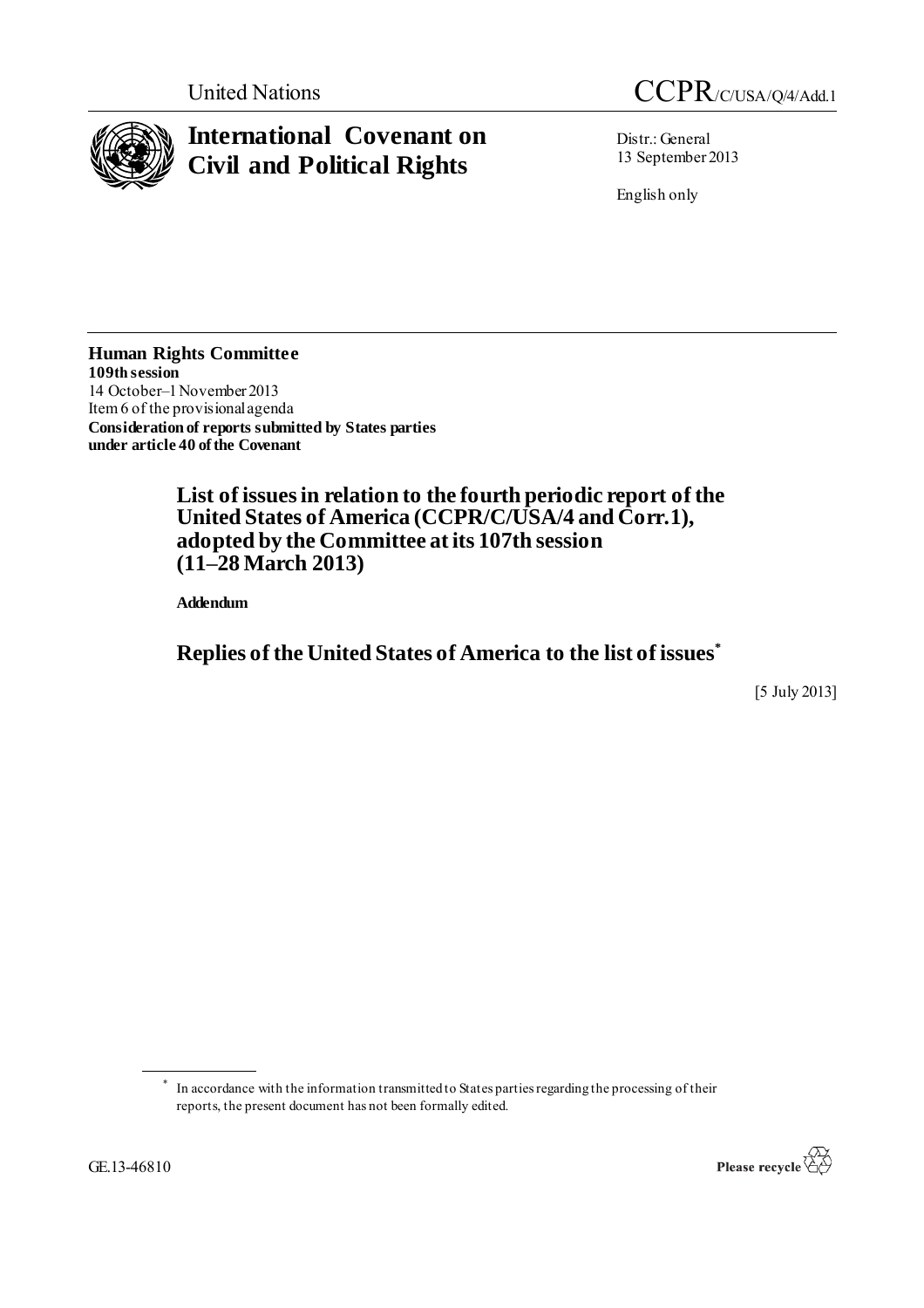# **I. Introduction**

1. It is with great pleasure that the Government of the United States of America presents this information in response to the questions from the Human Rights Committee. The United States is pleased to participate in this process and has, in the spirit of cooperation, provided as much information as possible in response to the questions posed by the Committee, taking into consideration the page limit, even where the questions or information provided in response to them do not bear directly on obligations arising under the International Covenant on Civil and Political Rights (ICCPR). The United States further welcomes the opportunity to appear in person before the Committee in October 2013.

# **II. Replies to the issues raised in the list of issues (CCPR/C/USA/Q/4)**

#### **Reply to the issues raised in paragraph 1 of the list of issues**

2. *Issue 1(a).* With respect to the scope of applicability of the ICCPR, the United States refers the Committee to ¶¶ 504 – 510 of its Fourth Periodic Report (CCPR/C/USA/4 and Corr. 1, hereinafter "2011 Report").

3. *Issue 1(b).*With respect to measures being taken to ensure that the ICCPR is fully implemented by state and local authorities, we refer the Committee to ¶¶ 31, 32, 215 and 216 of the U.S. Periodic Report filed with the Committee on Elimination of Racial Discrimination on June 13, 2013 (hereinafter "2013 CERD Report") and ¶¶ 120, 129 and Annex A of the Common Core Document (CCD, contained in document HRI/CORE/USA/2011).

4. *Issue 1(c).* The United States is committed to domestic implementation of U.S. human rights obligations, including mainstreaming human rights into domestic policy and engaging in robust dialogue with U.S. civil society partners on U.S. human rights implementation. On December 18, 1998, President Clinton issued Executive Order 13107 regarding the implementation of human rights treaties. Consistent with this order, the White House leads a policy process that assists in the coordination of action by U.S. government agencies on the domestic implementation of U.S. human rights obligations and commitments, including with regard to U.S. periodic reporting to United Nations (UN) treaty bodies and the Universal Periodic Review process. Numerous other procedures exist to support coordination of human rights matters among relevant U.S. agencies. The United States continues to evaluate possible measures to enhance coordination within the U.S. government on U.S. implementation of human rights obligations.

# **Reply to the issues raised in paragraph 2 of the list of issues**

5. With regard to the issue of a national human rights institution, we refer the Committee to ¶ 129 of the CCD and ¶ 31 of the 2013 CERD Report.

# **Reply to the issues raised in paragraph 3 of the list of issues**

6. At the time it became a Party to the ICCPR, the United States carefully evaluated the treaty to ensure that it could fully implement all of the obligations it would assume. The reservations taken by the United States to a few provisions of the ICCPR were crafted in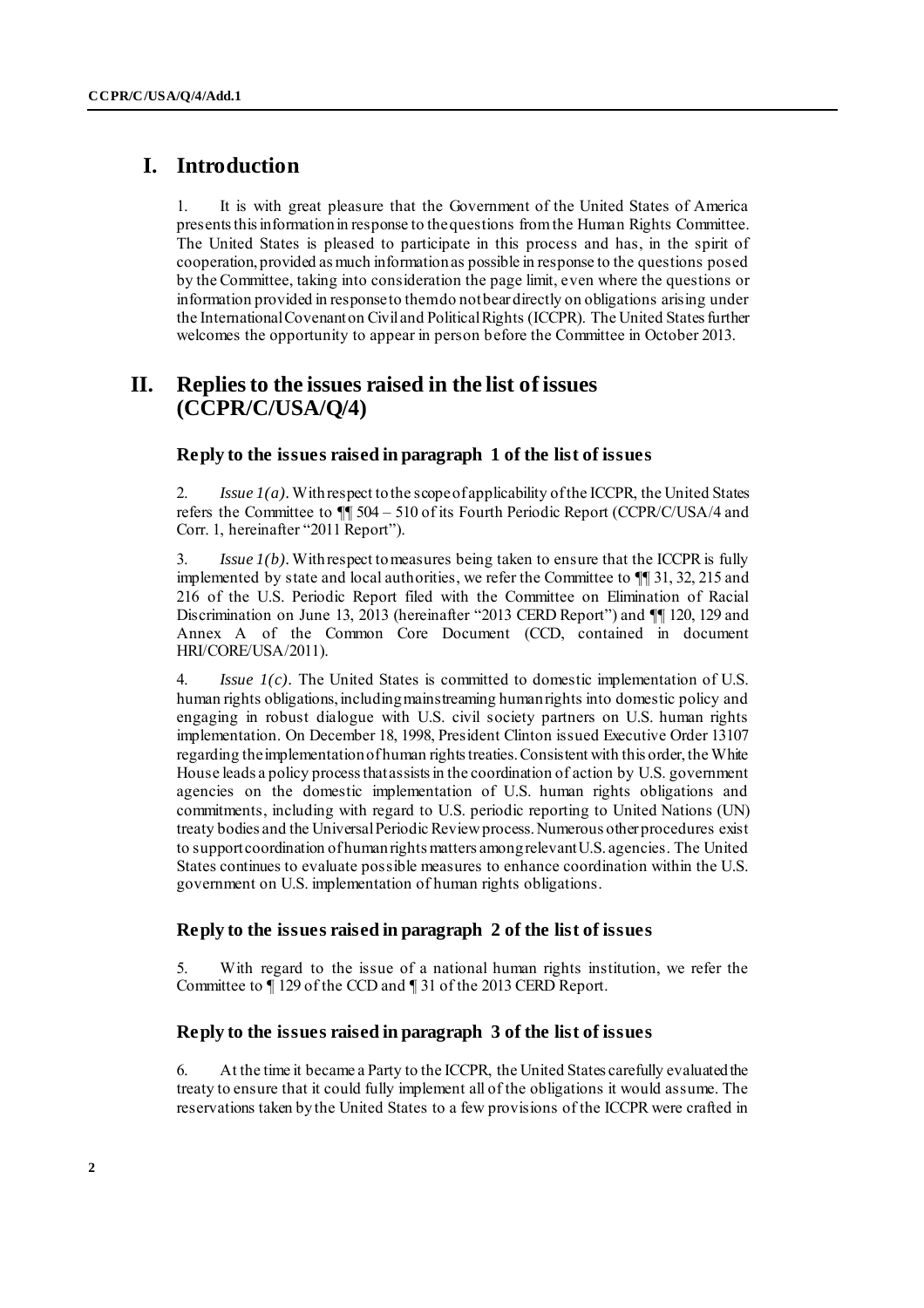close collaboration with the U.S. Senate to ensure that the United States could fulfill its international obligations under the ICCPR. We have no current plans to review or withdraw these reservations.

# **Reply to the issues raised in paragraph 4 of the list of issues**

7. There is continuing concern regarding unwarranted racial disparities in some aspects of the justice system; the United States is committed to addressing these disparities. Several recent steps have been taken with regard to the criminal justice system. The Fair Sentencing Act of 2010 reduced the disparity between more lenient sentences for powder cocaine charges and more severe sentences for crack cocaine charges, which are more frequently brought against members of minority groups. We refer the Committee to ¶ 66 of the 2013 CERD Report for a discussion of the effects of this Act and its retroactive application. The Department of Justice (DOJ) intends to conduct further statistical analysis and issue annual reports on sentencing disparities in the criminal justice system, and is working on other ways to increase system-wide monitoring. DOJ has pledged to work with the United States Sentencing Commission (USSC) on reform of mandatory minimum sentencing statutes and to implement the recommendations set forth in the USSC's 2011 report to Congress.

8. A recent USSC study indicates that sentence length is associated with some demographic factors such as race, but that additional analyses of all contributing factors are needed to determine whether demographic factors actually affect the length of sentences, [http://www.ussc.gov/Legislative\\_and\\_Public\\_Affairs/Congressional\\_Testimony\\_and\\_Repo](http://www.ussc.gov/Legislative_and_Public_Affairs/Congressional_Testimony_and_Reports/Booker_Reports/2012_Booker/Part_E.pdf#page=1) [rts/Booker\\_Reports/2012\\_Booker/Part\\_E.pdf#page=](http://www.ussc.gov/Legislative_and_Public_Affairs/Congressional_Testimony_and_Reports/Booker_Reports/2012_Booker/Part_E.pdf#page=1)1.

9. The Violent Crime Control and Law Enforcement Act of 1994, 42 U.S.C. 14141; the Omnibus Crime Control and Safe Streets Act of 1968, 42 U.S.C. 3789d; and Title VI of the Civil Rights Act, 42 U.S.C. 2000d, authorize the Attorney General (AG) to bring civil actions to eliminate patterns or practices of law enforcement misconduct, including racial discrimination. DOJ's Civil Rights Division (DOJ/CRT) investigates police departments, prisons, jails, juvenile correctional facilities, mental health facilities, and related institutions to ensure compliance with the law and brings lawsuits to enforce the laws, where necessary. DOJ/CRT's recent investigation of the New Orleans Police Department (NOPD), for instance, found a pattern or practice of unconstitutional conduct or violations of federal law in numerous areas; in 2012, DOJ/CRT reached one of the most comprehensive reform agreements in its history with the NOPD, ht[tp://www.justice.gov/crt/about/spl/nopd.php.](http://www.justice.gov/crt/about/spl/nopd.php) Between 2009 and 2012, DOJ/CRT opened 15 investigations of police departments and currently is pursuing more than two dozen investigations. DOJ/CRT strongly prefers to work in a cooperative fashion with local governments and police departments to address unconstitutional policing, but does not hesitate to use litigation when cooperation proves elusive, see, e.g., [http://www.justice.gov/crt/publications/accomplishments](http://www.justice.gov/crt/publications/accomplishments/)/ at pp. 61-65. DOJ/CRT's work under 42 U.S.C.14141 and Title VI also seeks to ensure equal access to the judicial system for Limited English Proficient (LEP) persons, inter alia through its Courts Language Access Initiative. Please see ¶¶ 66 – 68 of the 2013 CERD Report.

10. The latest DOJ three-year report on the nature and characteristics of contacts between U.S. residents and the police is Contacts between Police and the Public, 2008 (October 5, 2011), [http://www.bjs.gov/content/pub/pdf/cpp08.pd](http://www.bjs.gov/content/pub/pdf/cpp08.pdf)f. DOJ's Bureau of Justice Statistics (BJS) has not conducted a specific study on the disparities between population groups.

# **Reply to the issues raised in paragraph 5 of the list of issues**

11. Profiling in law enforcement operations is premised on the erroneous assumption that any particular individual possessing one or more irrelevant personal characteristics is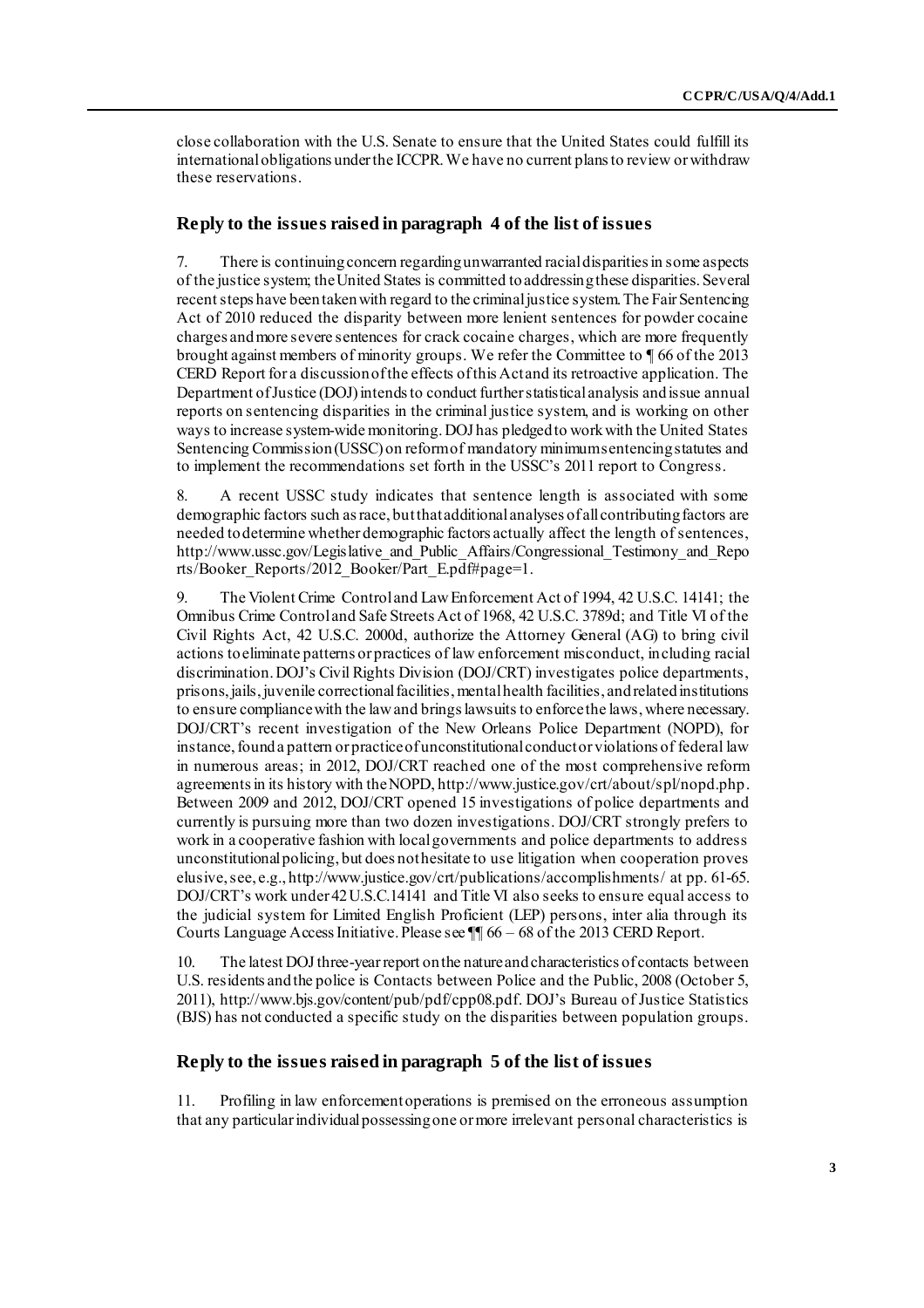more likely to engage in misconduct than another individual who does not possess those characteristics. Profiling is generally an ineffective law enforcement technique and has a negative impact on the communities affected. Although the June 2003 Guidance Regarding the Use of Race by Federal Law Enforcement Agencies, by its terms, addresses only the use of race or ethnicity, the Department of Justice has created a working group to undertake a comprehensive review of that Guidance, which is ongoing. In addition, we note that new agents with the Federal Bureau of Investigation (FBI) are trained in how to properly conduct investigations and interviews in accordance with the laws, regulations, and Constitution of the U.S. – which prohibit invidious racial, ethnic, and religious profiling. Numerous U.S. government departments and agencies work to combat racial profiling against Arabs, Muslims, and South Asians. The Department of Homeland Security (DHS) Office for Civil Rights and Civil Liberties (CRCL) has trained over 4,000 state and local law enforcement and other personnel on cultural awareness and best practices in community engagement through more than 75 training events. CRCL training covers religious and cultural practices of Sikh, Arab, and Muslim cultures, and effective policing without the use of ethnic or racial profiling. CRCL has also produced a training video, [http://www.dhs.gov/civil-rights-and-civil-liberties-institu](http://www.dhs.gov/civil-rights-and-civil-liberties-institute)te.

12. Further, through its Incident Community Coordination Team (ICCT), CRCL facilitates rapid communication between federal, state, and local authorities and communities that may have distinct civil rights and liberties concerns in the aftermath of any homeland security incident. Arab, Muslim, South Asian, Sikh, and Somali American community leaders have been frequent participants.

13. Within DHS, law enforcement agencies such as U.S. Customs and Border Protection (CBP) and U.S. Immigration and Customs Enforcement (ICE) are subject to strict rules and to investigations, where warranted, regarding incidents of assaults, harassment, threats, or profiling involving employees. CBP and Border Patrol Agents receive regular training in this area. DHS has also created trainings designed primarily for use by front-line state and local law enforcement agency personnel that directly address the risk of biased policing and how law enforcement officers and agencies can avoid illegal targeting of individuals based on race or ethnicit[y, http://www.ice.gov/secure\\_communities/crcl.h](http://www.ice.gov/secure_communities/crcl.htm)tm.

14. With regard to the number of complaints, between October 2011 and May 2013, CRCL opened 42 complaints involving allegations of discrimination based on race, ethnicity, and/or national origin. Two complaints have been investigated and closed with recommendations for the DHS component agency or office involved and the other 40 complaints either remain pending or have been closed without recommendations. Please see ¶¶ 82 – 85 of the 2013 CERD Report for further discussion of racial profiling.

15. Through its Initiative to Combat Post 9-11 Discriminatory Backlash, DOJ/CRT has investigated over 800 incidents involving targeting of persons perceived to be Muslims or of Arab or South East Asian descent. Efforts to combat racial/ethnic profiling include increased enforcement of federal anti-profiling statutes and review of federal law enforcement policies and practices.

16. DOJ has been reviewing complaints from New York City community members regarding NYPD's stop-and-frisk program and has been closely monitoring *Floyd*v. *City of New York*, a case brought by private plaintiffs in the U.S. District Court for the Southern District of New York that challenges NYPD's stop-and-frisk practices on the grounds that they violate the Constitution and other laws. On June 12, 2013, DOJ filed a Statement of Interest in *Floyd* on the subject of fashioning an appropriate remedy so that, if the court does determine that NYPD's conduct is unlawful, that conduct can be effectively and sustainably corrected. As the Statement of Interest makes clear, DOJ takes no position as to whether NYPD's stop-and-frisk practices violate the law*.* Drawing on DOJ's extensive experience in facilitating wide-scale police reform, the Statement of Interest, among other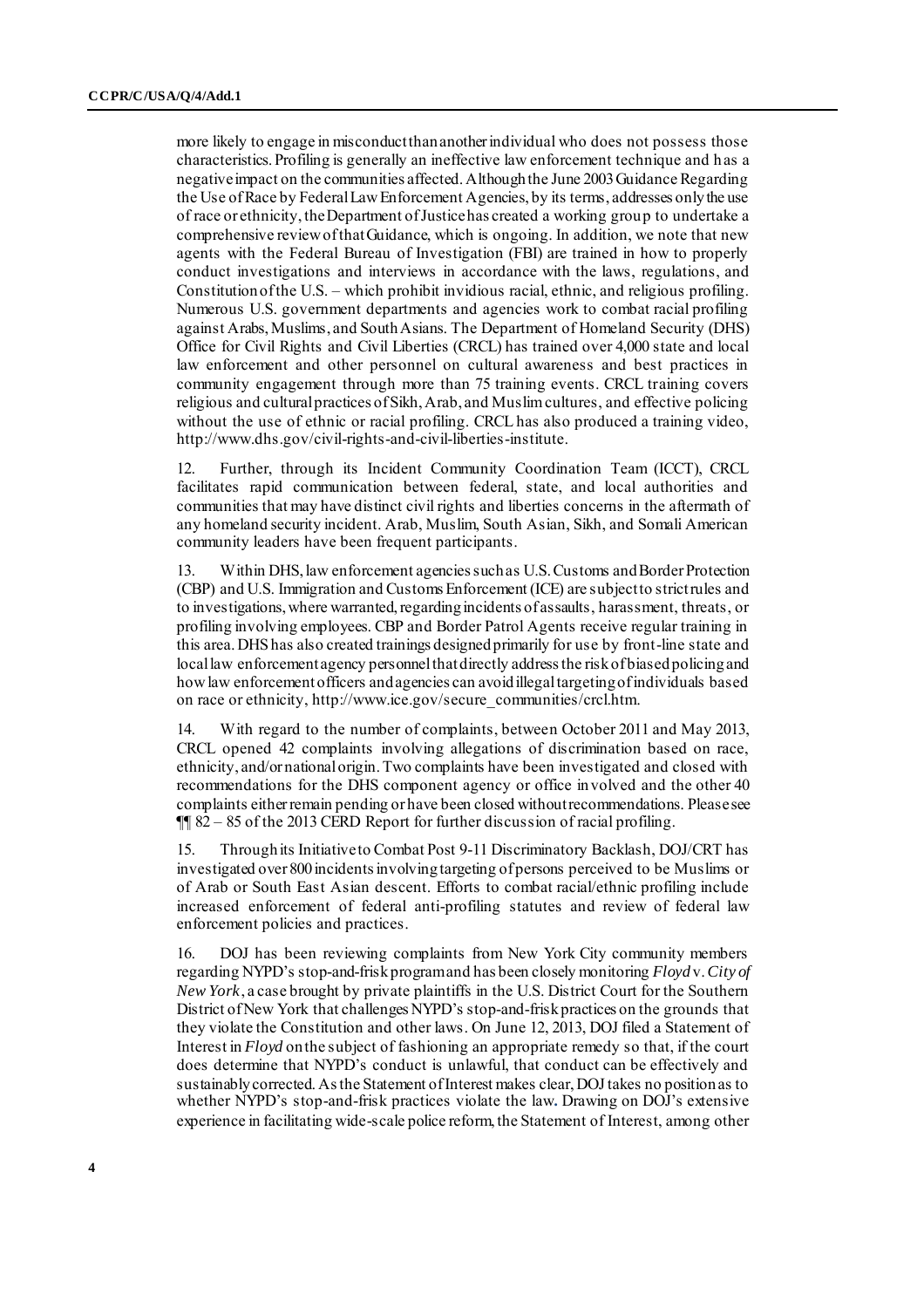things, sets forth the important function that an independent monitor can serve in case s involving systemic police misconduct.

### **Reply to the issues raised in paragraph 6 of the list of issues**

17. The 2009 Helping Families Save Their Homes Act (the 2009 Act) amended various federal laws and programs to help homeowners avoid foreclosure and otherwise assist borrowers retain their homes. The Act also reauthorized the Homeless Emergency Assistance and Rapid Transition to Housing (HEARTH) Act, which called for the U.S. Interagency Council on Homelessness (USICH) to "develop alternatives to laws and policies that prohibit sleeping, eating, sitting, resting, or lying in public spaces when there are no suitable alternatives, result in the destruction of property belonging to people experiencing homelessness without due process, or are selectively enforced against people experiencing homelessness." While criminalization of homelessness is driven by local measures and decisions, USICH and federal agencies provide leadership, technical assistance, and incentives urging communities to adopt alternatives.

18. "Opening Doors," the first federal strategic plan to prevent and end homelessness, urges cities to adopt constructive approaches to reduce criminalization of homelessness. In December 2010, USICH and DOJ's Access to Justice Initiative (DOJ/ATJ), with support from the Department of Housing and Urban Development (HUD), held a summit with local officials, law enforcement, business representatives, and advocates from around the country that resulted in recommendations for alternatives to criminalization that are detailed in a report released in April 2012, htt[p://www.usich.gov/resources/uploads/asset\\_library/](http://www.usich.gov/resources/uploads/‌asset_library/RPT_SoS_March2012.pdf) [RPT\\_SoS\\_March2012.pdf](http://www.usich.gov/resources/uploads/‌asset_library/RPT_SoS_March2012.pdf). The report suggests that a combination of solutions involving coordination among communities and institutions and a variety of social, health, law enforcement, and justice providers, can help to achieve reductions in street homelessness, [https://www.onecpd.info/resource/1966/2011-ahar-to-congress-and-supplemental-reports](https://www.onecpd.info/resource/1966/2011-ahar-to-congress-and-supplemental-reports/)/.

19. DOJ/ATJ has also produced a guide to generate greater awareness of DOJ resources available to homeless people and those at risk of homelessness who are involved in the criminal justice syste[m, http://www.justice.gov/atj/doj-resource-guide.](http://www.justice.gov/atj/doj-resource-guide.pdf)pdf.

#### **Reply to the issues raised in paragraph 7 of the list of issues**

20. The U.S. Department of Health and Human Services (HHS) provides technical assistance and investigates complaints to ensure that healthcare and human service providers that receive financial assistance from HHS comply with Title VI of the Civil Rights Act of 1964, which prohibits discrimination based on race, color or national origin. In 2000, HHS and the U.S. Department of Agriculture (USDA) issued policy guidance to reduce and eliminate barriers that discourage enrollment in Medicaid, the Children's Health Insurance Program, and other assistance programs. The guidance makes clear that Medicaid coverage of emergency services is available to undocumented immigrants, http://www.hhs.gov/ocr/ civilrights/resources/specialtopics/origin/policyguidanceregardinginquiriesintocitizenshipimm igrationstatus.html. In 2013 HHS released its Language Access Plan, promoting meaningful access by limited English proficiency individuals to HHS programs, including Medicare and programs established under Title I of the Affordable Care Act (ACA).

21. Under the Emergency Medical Treatment and Labor Act (EMTALA), any person who seeks emergency medical care at a participating hospital is generally guaranteed an appropriate medical screening exam and stabilizing treatment or an appropriate transfer to a medical facility that can provide such treatment, regardless of his or her ability to pay or immigration status.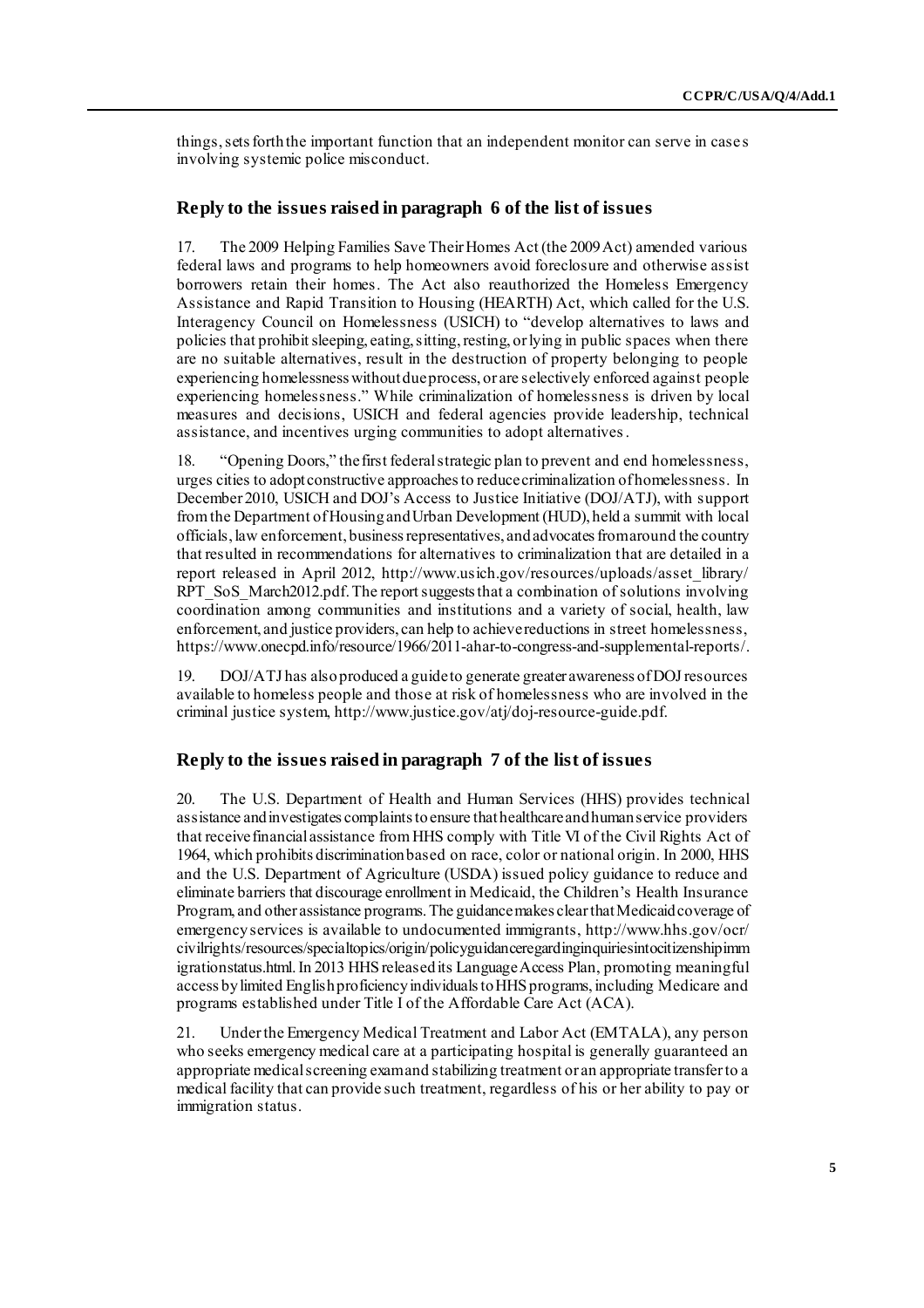22. With regard to education, federal law does not prohibit undocumented students from attending institutions of higher education in the U.S. In most states, undocumented students are allowed to enroll in public institutions and are charged out-of-state tuition, although a few states do not permit enrollment by undocumented students at publicly funded institutions. More than a dozen states have laws that allow undocumented students to pay in-state tuition provided, for example, that the student attended high school in that state, among other requirements. A few states also offer state financial aid to undocumented students.

23. The Administration's "Deferred Action for Childhood Arrivals" (DACA) policy, announced in June 2012, has also already provided temporary administrative relief from deportation, as well as work authorization, to over 365,000 immigrants.

# **Reply to the issues raised in paragraph 8 of the list of issues**

24. *Issue 8(a).* In 2011, 13 states executed 43 inmates (through December 19, 2011), while in 2012, 9 states executed 43 inmates. As of June 19, 2013, 6 states had executed 16 inmates. With regard to the number of inmates under sentence of death, statistics are currently available through yearend 2010 at http://www.bjs.gov/index.cfm?ty=tp&tid=18. Corresponding statistics updated to yearend 2011 are now being completed and will be available at the same site.<sup>1</sup>

25. All inmates were convicted of murder with statutorily-defined circumstances that made those crimes eligible for a death sentence. BJS does not collect information at a level of detail that would allow identification of the specific types of murder or the aggravating circumstances that made the murders eligible for the death penalty. For the most recent federally-compiled summary of capital offenses by state, see Table 1 of Capital Punishment 2010 – Statistical Tables[, http://bjs.gov/content/pub/pdf/cp10st.pdf](http://bjs.gov/content/pub/pdf/cp10st.pdf). In general, all offenders under sentence of death were 18 or older at the time their crimes were committed because the U.S. Supreme Court has ruled that execution of persons under age 18 at the time of their crimes is unconstitutional, *Roper* v. *Simmons*, 543 U.S. 551 (2005). With regard to ethnic origin, 55% of inmates under sentence of death at yearend 2010 were White and 42% were Black/African American – a distribution that is expected to be similar for 2011.

26. *Issue 8(b)*. The *Atkins* v. *Virginia* decision held that the application of the death penalty to persons with "mental retardation" (a type of intellectual disability) is unconstitutional, so no one found to be mentally retarded has been executed since that time. 536 U.S. 304 (2002).

27. *Issue 8(c)*. All capital defendants who have exhausted their state court appeals have the right to federal review of their convictions by filing the necessary form within one year of completing the state appellate process. Federal law (18 U.S.C. 3599) provides for the appointment of counsel and the furnishing of other services (e.g. investigators and experts) to aid capital defendants with federal appeals.

28. *Issue 8(d).*Capital defendants enjoy the full range of constitutional rights afforded to all criminal defendants, plus heightened procedural protections in some areas. Please see ¶

<sup>1</sup> The Department of Justice year end statistics generally include the number of prisoners held by states and the Federal Bureau of Prisons, the number received under sentence of death, and the number removed from such sentence, as well as the sex, race, and Hispanic origin for each of these categorie s, and certain other characteristics. DOJ does not collect statistics on age at the time of offense. Other statistics may be available through the websites of the individual states. In addition, statistics are also available from non-governmental organizations, such as the Death Penalty Information Center, [www.deathpenaltyinfo.org.](http://www.deathpenaltyinfo.org/)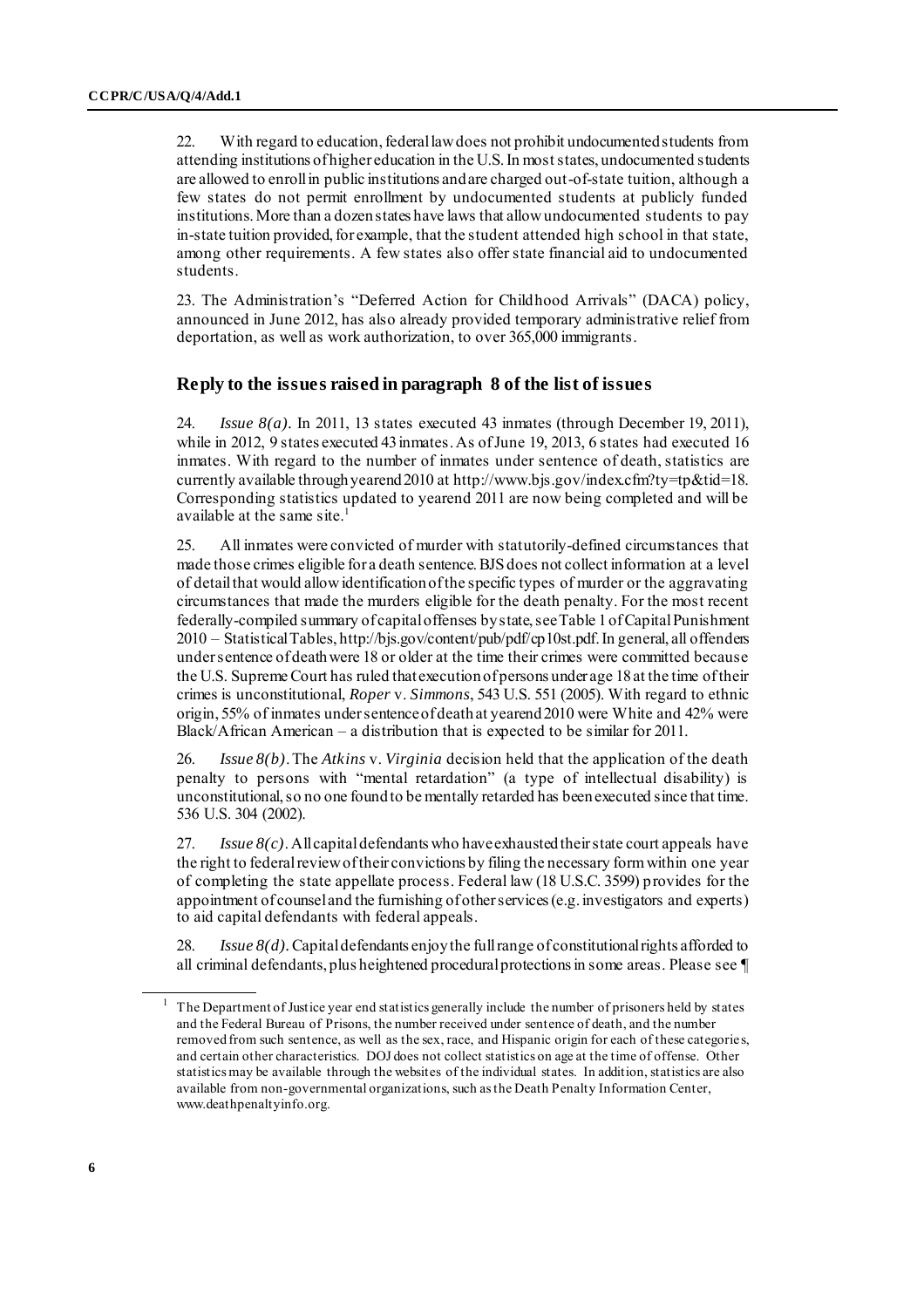102 of the CCD for a description of these protections, which ensure that capital defendants receive full, fair opportunity to litigate, at trial and on appeal, issues relating to their guilt or innocence. On the federal level, capital defendants are guaranteed at least two attorneys, at least one of whom shall be "learned in the law applicable to cases, and who shall have free access to the accused at all reasonable hours." 18 U.S.C. 3005. Additionally, federal capital defendants receive advanced notice of the witnesses against them. 18 U.S.C. 3432. Federal capital defendants also have a conditional right to post-conviction DNA testing. 18 U.S.C. 3600. Further, the federal government contracts through the Office of the Federal Public Defender with the Federal Death Penalty Resource Counsel and the Habeas Assistance and Training Counsel. The Resource Counsel monitors federal death penalty cases, helps judges recruit counsel for federal capital cases, and consults with individual assigned counsel – providing resource materials, and training on capital case defense techniques. The Habeas Assistance Counsel provides consultation and litigation support services to Federal Defenders, courts, and private defense counsel appointed in capital federal *habeas corpus* proceedings. Nationwide, both federal and state capital defendants have a right to federallyfunded counsel for actions under 28 U.S.C. 2254 and 2255. See 18 U.S.C. 3599.

29. *Issue 8(e).* In March 2010, DOJ established the Access to Justice Initiative (DOJ/ATJ) to help the justice system efficiently deliver outcomes that are fair and accessible to all, irrespective of wealth and status. In 2012, DOJ's Office of Justice Programs awarded nearly \$3 million in grants for this purpose and has committed to approximately \$2 million additional in 2013. This includes a grant of nearly \$350,000 to the Harris County Public Defender's Office in Texas to establish and implement a training, mentoring, and supervision program for new private lawyers to work on capital cases based on national principles, state guidelines, and best practices.

30. DOJ's Bureau of Justice Assistance (BJA) administers the Capital Case Litigation Initiative, which provides high-quality training and technical assistance to prosecutors and defense counsel on death penalty issues to increase the number of well-trained capital litigation attorneys and ensure that counsel have the most up-to-date and comprehensive information available.

# **Reply to the issues raised in paragraph 9 of the list of issues**

31. *Issue 9(a).* According to the BJS Firearm Violence 1993–2011 report, [http://bjs.gov/content/pub/pdf/fv9311.pdf,](http://bjs.gov/content/pub/pdf/fv9311.pdf) in 2011, an estimated 478,400 fatal and nonfatal violent crimes were committed with a firearm. With respect to gun violence in the context of domestic violence, of some 4.7 million nonfatal violent victimizations committed by intimate partners in the 5-year period from 2007 to 2011, offenders used firearms in about 4% of these victimizations. Across the 28-year period, the percentage of homicides committed by intimate partners that involved guns declined from 69% of all intimate homicides in 1980 to 51% in 2008.

32. With regard to self-defensive gun use, more than half the U.S. states have a form of stand your ground law. In some states, the law provides civil and criminal immunity for a person who uses force as defined and permitted by the law. According to the report mentioned in ¶ 33, victims used firearms to threaten or attack an offender in 235,700 (1%) of violent criminal victimization situations from 2007 through 2011, and in 2% of nonfatal violent victimizations from 1993 to 2011.

33. *Issue 9(b).* Certain data available from the FBI Uniform Crime Reporting Program on the number of victims of gun violence and the use of firearms by police can be obtained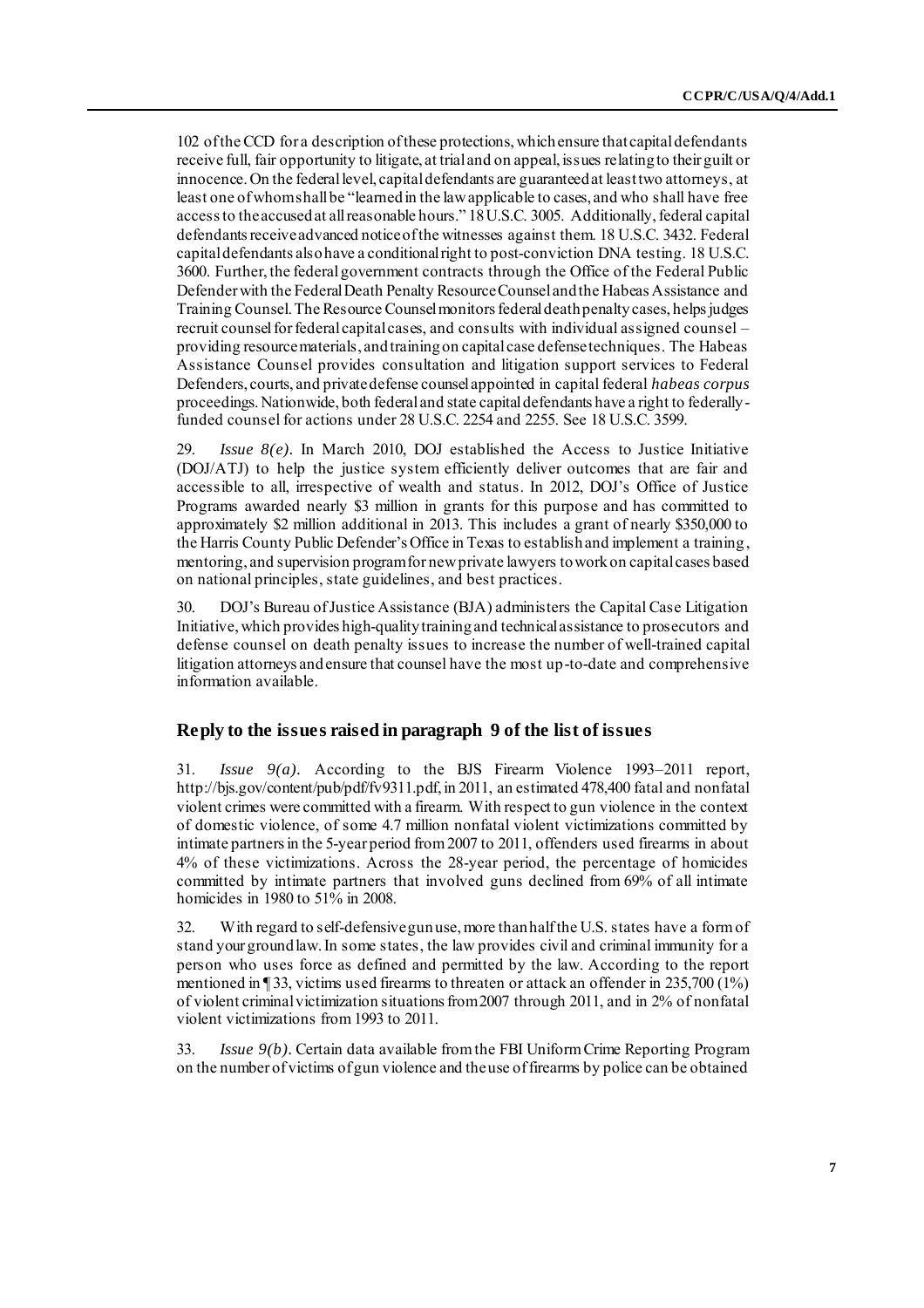from the latest edition of Crime in the United States (CIUS). The 2011 statistics indicate that there were 393 justifiable homicides (the killing of a felon by a law enforcement officer) in the United States, down from 397 in 2010 and 414 in 2009.<sup>2</sup>

# **Reply to the issues raised in paragraph 10 of the list of issues**

34. *Issue 10(a).*The United States is in an armed conflict with al-Qaida, the Taliban, and associated forces, and may also use force consistent with our inherent right of national selfdefense. The United States has acknowledged that it has conducted targeted strikes with remotely piloted aircraft against specific targets outside areas of active hostilities. These strikes are conducted in a manner that is consistent with all applicable domestic and international law. Please see 2011 Report, ¶¶ 506-509.

35. Presidential Policy Guidance sets out standards for the use of lethal force outside areas of active hostilities. These standards are either already in place or will be transitioned into place over time. Under these policy standards, lethal force is used only to prevent or stop attacks against U.S. persons, and even then, only when capture is not feasible and no other reasonable alternatives exist to address the threat effectively. In addition, under these standards lethal force is to be used outside areas of active hostilities only against a target that poses a continuing, imminent threat to U.S. persons. If a terrorist does not pose such a threat, the United States will not use lethal force. Importantly, these policy standards include several criteria that must be met before lethal action may be taken, including near certainty that non-combatants will not be injured or killed. This is confirmed by the content of the policy standards and procedures, key elements of which are laid out in a document recently released by the Administration, ht[tp://www.whitehouse.gov/the-press](http://www.whitehouse.gov/the-press-office/2013/05/23/fact-sheet-us-policy-standards-and-procedures-use-force-counterterrorism)[office/2013/05/23/fact-sheet-us-policy-standards-and-procedures-use-force](http://www.whitehouse.gov/the-press-office/2013/05/23/fact-sheet-us-policy-standards-and-procedures-use-force-counterterrorism)[counterterrorism](http://www.whitehouse.gov/the-press-office/2013/05/23/fact-sheet-us-policy-standards-and-procedures-use-force-counterterrorism).

36. U.S. military forces go to extraordinary lengths to avoid civilian casualties. Although the United States has used targeted air strikes with as much discrimination and care as possible, there have been instances where civilian casualties have occurred. The U.S. government takes seriously all credible reports of civilian deaths and investigates such claims to make a determination about civilian casualties.

37. As explained most recently in President Obama's May 23, 2013 address at the National Defense University, the U.S. military takes scrupulous care to ensure that uses of force – and, in this context, targeted strikes – conform to the principles of the law of war, including, importantly, the principles of proportionality and distinction, [http://www.whitehouse.gov/the-press-office/2013/05/23/remarks-president-national](http://www.whitehouse.gov/the-press-office/2013/05/23/remarks-president-national-defense-university)[defense-university](http://www.whitehouse.gov/the-press-office/2013/05/23/remarks-president-national-defense-university).

38. U.S. service members receive training in the principles and rules of the law of war, including the principles of proportionality and distinction, commensurate with each individual's duties and responsibilities, throughout their service in the military. Additionally, the U.S. military makes qualified legal advisers available at all levels of command to provide advice about law of war compliance during planning and execution of exercises and operations.

39. *Issue 10(b).* The United States has several judicial means by which to hold its nationals accountable for violations of the law of war, including (1) courts-martial for offenses defined by the Uniform Code of Military Justice (UCMJ), and (2) federal courts

<sup>&</sup>lt;sup>2</sup> See [http://www.fbi.gov/about-us/cjis/ucr/crime-in-the-u.s/2011/crime-in-the-u.s.-](http://www.fbi.gov/about-us/cjis/ucr/crime-in-the-u.s/2011/crime-in-the-u.s.-2011/tables/expanded-homicide-data-table-14) [2011/tables/expanded-homicide-data-table-14](http://www.fbi.gov/about-us/cjis/ucr/crime-in-the-u.s/2011/crime-in-the-u.s.-2011/tables/expanded-homicide-data-table-14).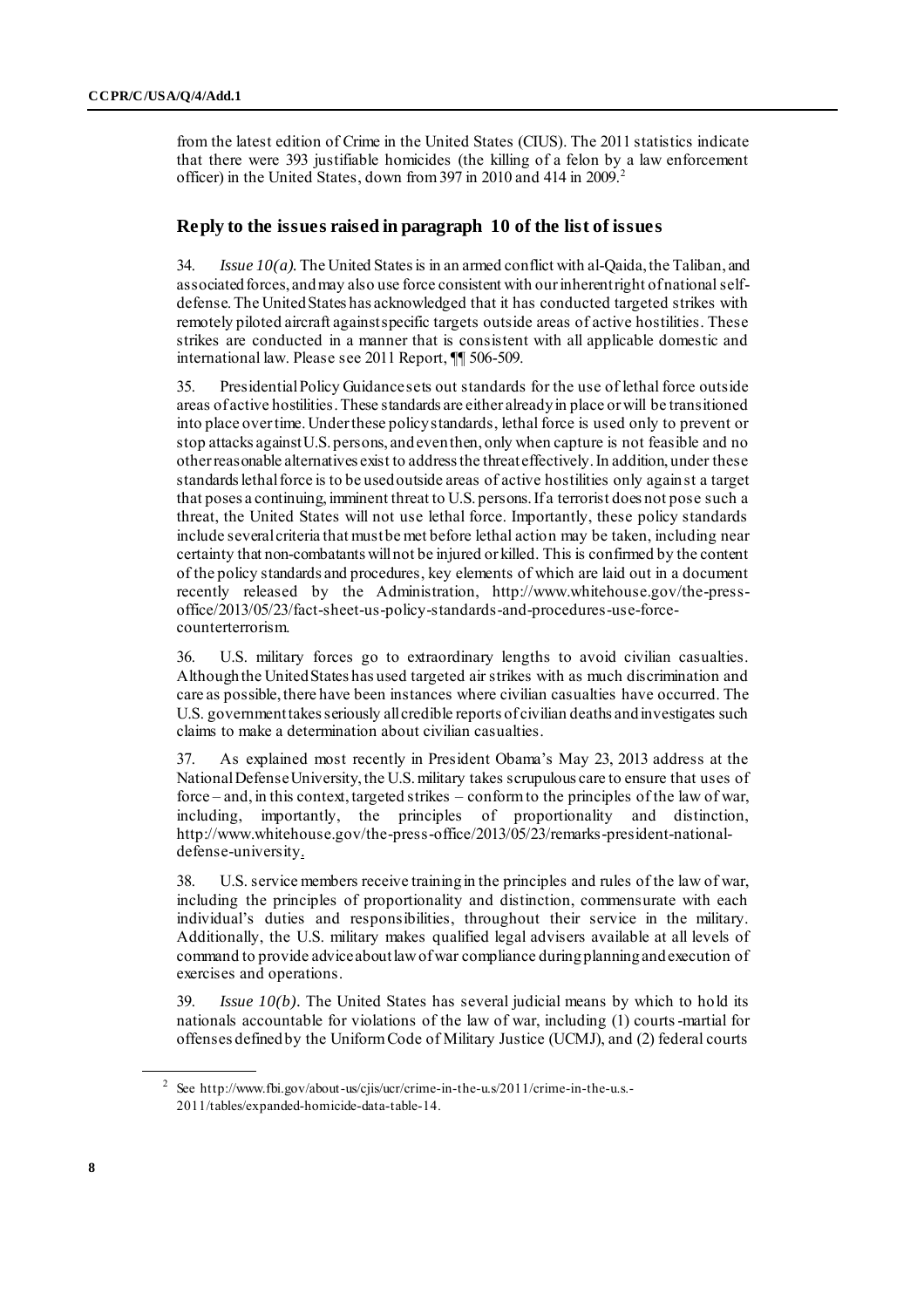for offenses under other federal law, including the War Crimes Act of 1996. Under the UCMJ, general courts-martial have jurisdiction to try persons subject to the UCMJ for a wide variety of offenses. General courts-martial also have jurisdiction to try any person who by the law of war is subject to trial by a military tribunal and may adjudge any punishment permitted by the law of war. Federal courts have jurisdiction to try certain persons for offenses in federal law, including those who, whether inside or outside the United States, commit a war crime, if the person committing such war crime or the victim of such war crime is a U.S. service member or a national of the United States.

40. The United States has investigated U.S. military personnel and civilian personnel, including contractors, for suspected unlawful killings committed in operations conducted outside the United States. Most of the investigations and prosecutions, including administrative and criminal inquiries and proceedings, have been carried out by DoD, DOJ, and other U.S. government components that have jurisdiction over such actions. Some of these investigations resulted in prosecutions (some resulting in conviction and others not), and some investigations were closed without initiation of prosecutions. An example of a case brought by DOJ is that of former Army soldier Steven D. Green, who was convicted on May 7, 2009 of charges brought under the Military Extraterritorial Jurisdiction Act (2000), 18 U.S.C. 3261-3267, arising out of the rape of a 14-year-old Iraqi girl and the murder of the girl and members of her family in an incident that took place in 2006. He was subsequently sentenced to life imprisonment, h[ttp://www.justice.gov/opa/pr/2009/](http://www.justice.gov/opa/pr/2009/September/09-crm-932.html) [September/09-crm-932.html](http://www.justice.gov/opa/pr/2009/September/09-crm-932.html). Green's co-conspirators in the rape and murders were convicted in courts-martial proceedings brought by U.S. military authorities under the UCMJ and were sentenced to lengthy terms of imprisonment.

41. DOJ also prosecuted U.S. government contractors, including Don Ayala for a death in Afghanistan and five other contractors in relation to the deaths of 14 and injuries of 20 civilians in Nisur Square in Baghdad, Iraq. Please see ¶¶ 534 and 544 of the 2011 Report. A sixth defendant pleaded guilty. In 2012, the Fourth U.S. Circuit Court of Appeals upheld the convictions of Christopher Drotleff and Justin Cannon, contractors in Afghanistan who were convicted in 2011 of involuntary manslaughter.

42. The concept of command responsibility is implemented within the U.S. military through training and military doctrine. Additionally, the UCMJ, 10 U.S.C. Chapter 47, and other disciplinary mechanisms with the U.S. military, as well as the Military Commissions Act of 2009, P. L. 111-84, implement the concept of command responsibility. Although the concept is well-known and established under international law and is widely used by international tribunals, not all of U.S. federal criminal law specifically incorporates the concept of command responsibility. For example, the doctrine of command responsibility has not been employed by DOJ in its prosecutions. However, under U.S. federal criminal law, the conspiracy and aiding and abetting statutes may be utilized in appropriate cases to reach senior-level offenders.

43. Robust review procedures are in place to ensure appropriate training of U.S. forces in the law of armed conflict and appropriate rules of engagement and tactics, techniques, and procedures. If DoD has reason to believe that a crime has occurred that resulted in unlawful killings, a full investigation is initiated. If the investigation reveals allegations of criminal activity, action is taken as appropriate to hold accountable those determined to be responsible, including those deemed culpable as a function of command responsibility.

# **Reply to the issues raised in paragraph 11 of the list of issues**

44. *Issue 11(a).* Under U.S. law, every U.S. official is prohibited from engaging in torture or in cruel, inhuman or degrading treatment or punishment, at all times, and in all places. The U.S. Armed Forces conduct prompt and independent investigations into all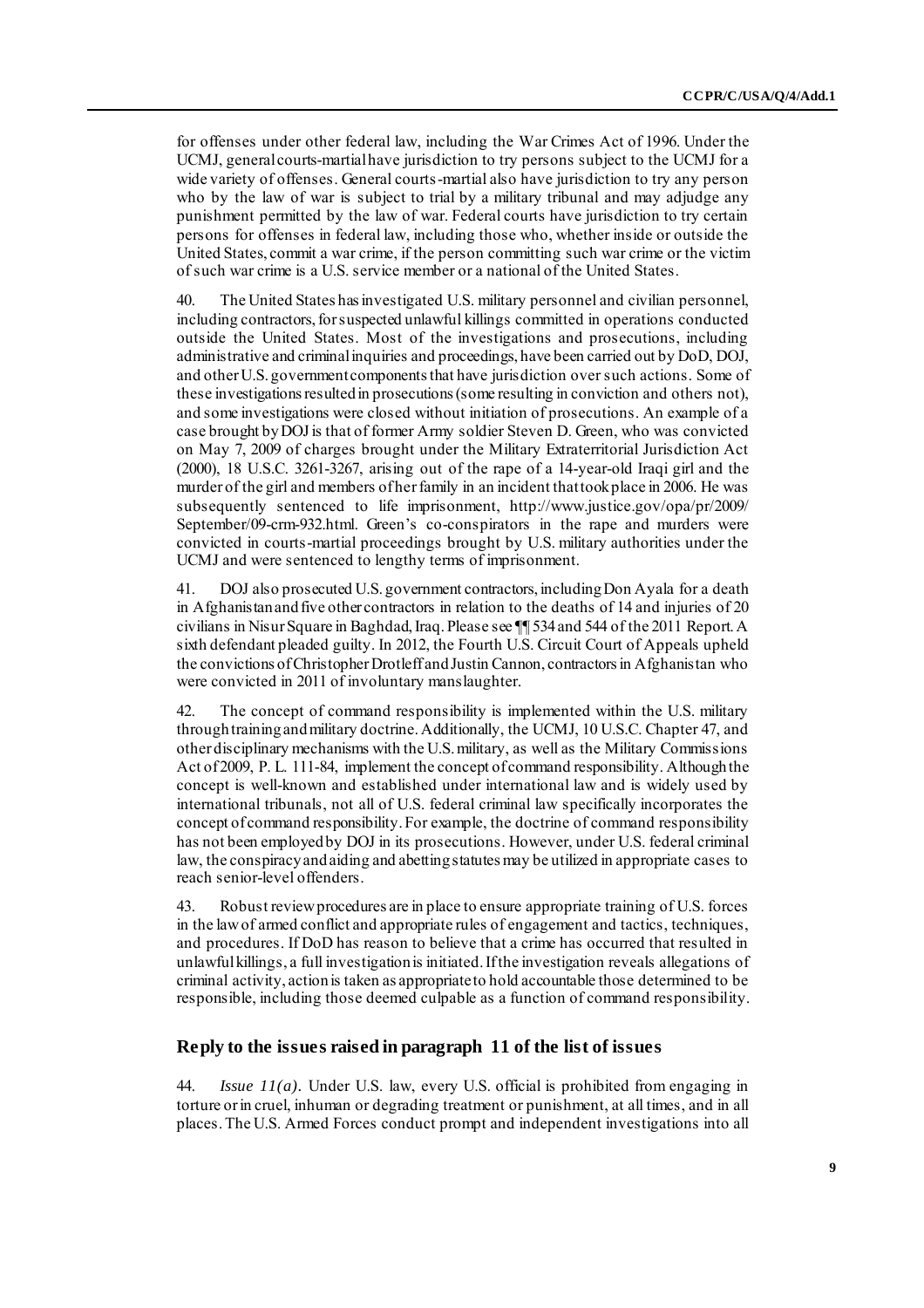credible allegations concerning mistreatment of detainees. Detention facilities are inspected on a regular basis to ensure compliance with DoD regulations and to determine if improvements in operations are necessary. In addition, the U.S. Armed Forces have several independent criminal investigative agencies, whose function is to investigate allegations of criminal behavior.

45. Regarding allegations of mistreatment of detainees in U.S. military custody outside its territory, that violates the law of war, it is DoD policy that all reportable incidents allegedly committed by any DoD personnel or DoD contractor personnel will be promptly reported in accordance with specific guidelines; promptly and thoroughly investigated by proper authorities; and remedied by disciplinary or administrative action, when appropriate. On-scene commanders and supervisors are instructed to ensure that measures are taken to preserve evidence pertaining to any reportable incident. See DoD Directive 2311.01E (DoD Law of War Program).

46. As noted in response to Issue 10, above, the U.S. government has undertaken numerous enforcement actions relating to alleged mistreatment of detainees. DOJ has investigated, charged, and prosecuted in federal civilian courts a number of cases involving alleged detainee abuse. For example, in 2004, DOJ brought criminal charges against David A. Passaro, a Central Intelligence Agency (CIA) contractor accused of brutally assaulting a detainee in Afghanistan in 2003. Please see ¶¶ 533-534 of the 2011 Report (concerning Passaro and the Ayala prosecution referenced in Issue 10 above).

47. In August 2009, the AG announced that he had ordered "a preliminary review into whether federal laws were violated in connection with interrogation of specific detainees at overseas locations," [www.justice.gov/ag/speeches/2009/ag-speech-0908241.html.](http://www.justice.gov/ag/speeches/2009/ag-speech-0908241.html) On June 30, 2011, following a two-year investigation, DOJ announced that it was opening a full criminal investigation into the deaths of two individuals in CIA custody overseas, and that it had concluded that further investigation into the other cases examined in the preliminary investigation was not warranted, [www.justice.gov/opa/pr/2011/June/11-ag-861.html.](http://www.justice.gov/opa/pr/2011/June/11-ag-861.html) These investigations, which were in addition to the DOJ prosecution efforts referenced below, were closed in 2012 after DOJ determined that the admissible evidence would not be sufficient to obtain and sustain a conviction beyond a reasonable doubt, [http://www.justice.gov/opa/pr/2012/August/12-ag-1067.ht](http://www.justice.gov/opa/pr/2012/August/12-ag-1067.html)ml.

48. The CIA has also undertaken internal reviews relating to detainee treatment, the results of which are generally nonpublic. Where those reviews indicated potential violations of U.S. criminal laws, the CIA has referred those matters to DOJ. The U.S. Congress also has conducted extensive investigations into the treatment of detainees, [http://www.levin.senate.gov/imo/media/doc/supporting/2008/Detainees.121108.](http://www.levin.senate.gov/imo/media/doc/supporting/2008/Detainees.121108.pdf)pdf.

49. *Issue 11(b).*Conduct by officers, employees, members of the armed forces, or other agents of the U.S. government, including contractors, that constitutes torture or cruel, inhuman or degrading treatment or punishment plainly violates Article 7, subject to the U.S. ratification reservation that the United States considers itself bound by Article 7 to the extent that "cruel, inhuman or degrading treatment or punishment" means the cruel and unusual treatment or punishment prohibited by the Fifth, Eighth and/or Fourteenth Amendments to the U.S. Constitution. With regard to those detained under the law of war, under Executive Order 13491, no individual in U.S. custody "shall . . . be subjected to any interrogation technique or approach, or any treatment related to interrogation that is not authorized by and listed in [the] Army Field Manual." Executive Order 13491 also expressly provides that "[i]nterrogation techniques, approaches, and treatments described in the Manual shall be implemented strictly in accord with the principles, processes, conditions, and limitations the Manual prescribes." As for the one interrogation practice expressly referenced in the question – "water boarding" – it is explicitly prohibited in the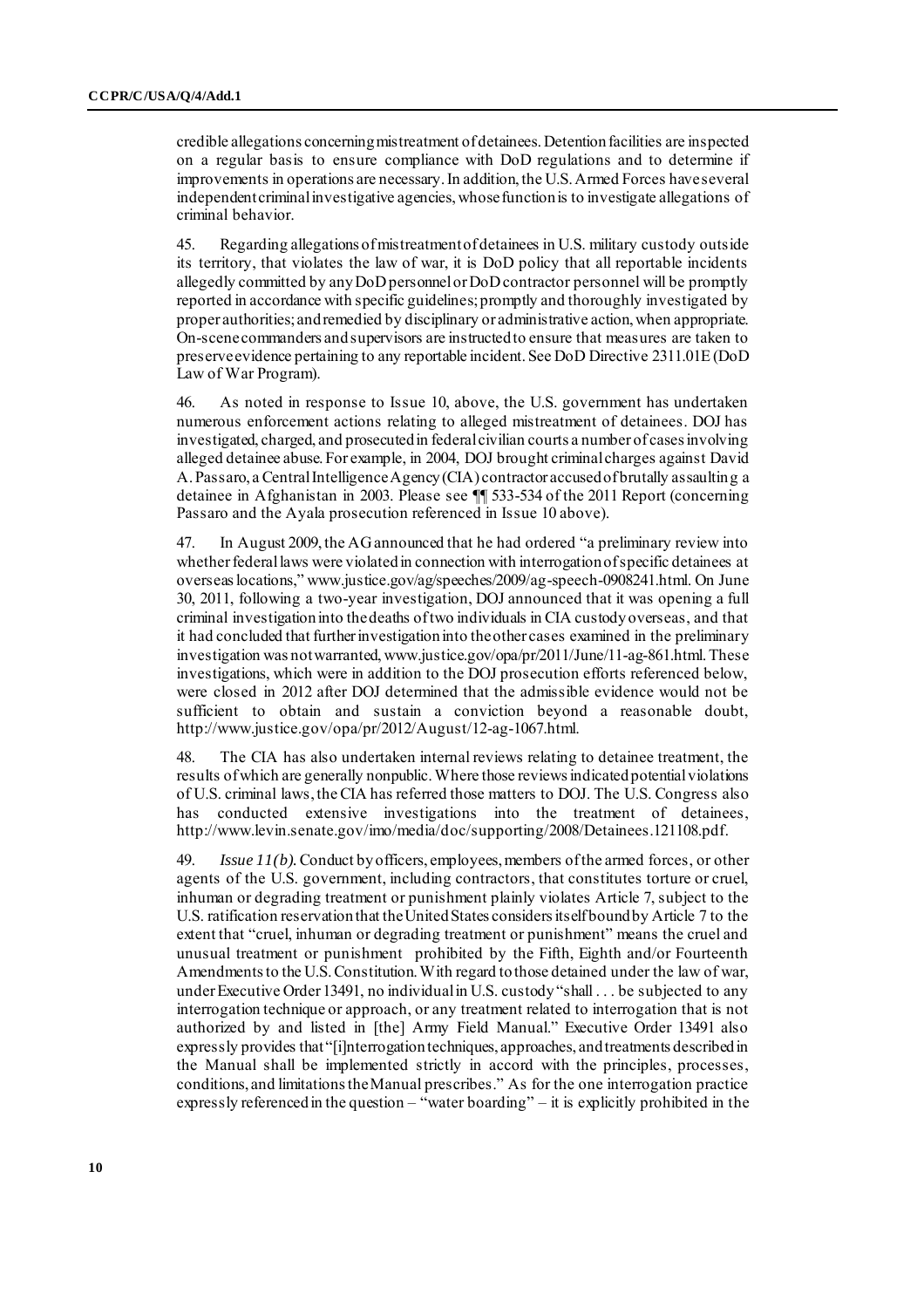Army Field Manual, along with threats, coercion, and physical abuse, among other conduct. With regard to prosecution, please see the discussion of the Passaro case above.

50. On preventing the use of such techniques, please see ¶¶ 174, 177, 178 and 249 of the 2011 Report concerning President Obama's issuance of Executive Order 13491, [http://www.whitehouse.gov/the-press-office/ensuring-lawful-interrogat](http://www.whitehouse.gov/the-press-office/ensuring-lawful-interrogations)ions, and the protections of the Detainee Treatment Act of 2005 and Military Commissions Act of 2009.

51. *Issue 11(c).*All acts of torture are offenses under criminal law in the United States. The ICCPR does not require Parties to enact a crime specifically labeled "torture." It is left for each State Party to decide for itself as a matter of domestic law the precise manner in which it discharges this obligation. In the United States, acts of torture may be prosecuted in a variety of ways at both the federal and state levels, for example, as aggravated assault or battery or mayhem; homicide, murder or manslaughter; kidnapping; false imprisonment or abduction; rape, sodomy, or molestation; or as part of an attempt, a conspiracy, or a criminal violation of an individual's civil rights. The United States also has a federal criminal torture statute (18 U.S.C. 2340A et seq.) that provides for prosecution of acts of torture committed outside the United States in certain circumstances, including by a U.S. national. Several states also have statutes criminalizing "torture" per se, but that do not apply only to state actors. Most, if not all, acts that would qualify as torture by state actors may be prosecuted in federal court under 18 U.S.C. 242 as deprivations of constitutional rights, such as the right to be free from cruel and unusual punishment, and to be free from unreasonable seizure, and the right not to be deprived of liberty without due process of law. Existing laws thus fully implement U.S. obligations in this regard, and the United States accordingly is not actively considering adopting new federal legislation.

#### **Reply to the issues raised in paragraph 12 of the list of issues**

52. As discussed in ¶¶ 285 and 554-555 of the 2011 Report, the Special Task Force made a number of recommendations to improve the United States' ability to ensure the humane treatment of individuals transferred to other countries. Please see ¶¶ 284-289 and 553-566 of the 2011 Report. The Task Force recommendations were accepted by the President and the U.S. government is implementing them. The Department of State (DOS) evaluates diplomatic assurances, including whether they include appropriate monitoring mechanisms. In order to improve its ability to provide appropriate advice to other agencies, as well as to further develop internal capacity within relevant offices, bureaus, and diplomatic posts, DOS has developed resources to ensure that relevant procedures are observed by, and information about past transfers is available to, decision makers.

53. The 2011 report (¶¶ 554-563) describes how decisions are made to seek assurances in each of the seven types of U.S. Government transfers identified by the Task Force. Since the Task Force issued its recommendations in August 2009, assurances have been determined necessary under applicable procedures and pursued in a small number of immigration and extradition cases. There have been 58 detainee transfers from Guantanamo to other countries since the issuance of the Task Force recommendations; treatment assurances generally are sought for these transfers as a matter of policy. As part of obtaining these treatment assurances, the United States has also sought, where applicable, to secure access for post-transfer humanitarian monitoring by credible, independent organizations, capable of conducting such monitoring. In Afghanistan, the United States sought and received assurances of humane treatment and access for humanitarian monitoring on multiple occasions – including prior to transferring the remaining Afghan detainees at the Detention Facility in Parwan (DFIP) to Afghan authorities in March 2013 – and routinely monitors facilities where transferred detainees are located. In addition, in appropriate cases the United States has sought and received humane treatment assurances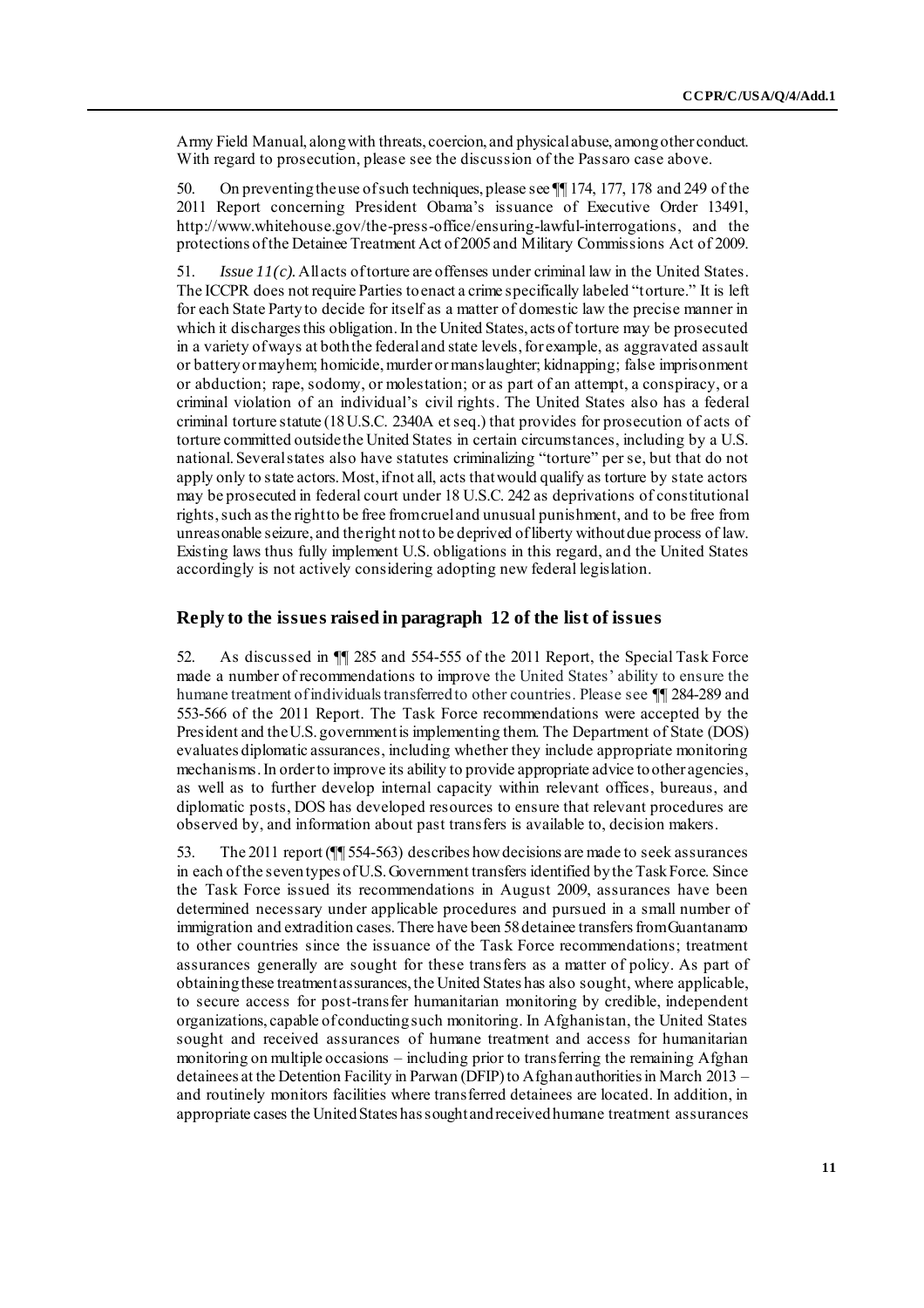prior to transferring third country nationals at the DFIP out of Afghanistan. With respect to detainee transfers from U.S. facilities in Iraq to the Iraqi authorities, in certain instances where U.S. military commanders or judge advocates determined that it was necessary, they requested and received specific humane treatment assurances from relevant Iraqi authorities. The United States also sought and received general humane treatment and access assurances in 2011 with respect to transferring detainees from U.S. facilities in Iraq to the Iraqi authorities. The Task Force recommendations applicable to all types of transfers, as well as additional classified recommendations, would apply to any potential transfers conducted pursuant to intelligence authorities.

54. The Special Task Force also made several recommendations to improve U.S. monitoring of the treatment of individuals transferred to other countries pursuant to assurances. Consistent with these recommendations, the U.S. government will generally seek the foreign government's agreement to allow consistent, private access to an individual who has been transferred, with minimal advance notice to the detaining government, by U.S. government officials or non-governmental entities in that country to monitor the condition of a returned individual. As stated above, the United States has established monitoring regimes in particular cases or circumstances. The United States refrains from disclosing the content of diplomatic assurances it negotiates with foreign countries as well as the substance of any diplomatic dialogue in this regard. In appropriate situations, the United States has raised concerns regarding both treatment and the process under which prosecutions have been pursued post-transfer when concerns have been brought to its attention, whether from U.S. monitoring, monitoring by non-governmental organizations, or other sources. The United States has also taken other measures, such as training guard forces in anticipation of transfers, and has suspended transfers, where appropriate.

55. The United States is not aware of any cases in which humane treatment assurances have not been honored in the case of an individual transferred from the United States or Guantanamo since the Special Task Force report was issued.

56. Where individuals are transferred subject to diplomatic assurances, the United States would pursue any credible report and take appropriate action – including possible corrective steps – if it had reason to believe that those assurances would not be, or had not been, honored. Where specific concerns about the treatment could not be resolved satisfactorily, the United States has declined to transfer the individual to the country of concern.

#### **Reply to the issues raised in paragraph 13 of the list of issues**

57. *Issue 13(a).*Many of DOJ/CRT's investigations of law enforcement agencies (see issue 4 above) involve allegations or findings of police brutality or excessive force. In addition to available civil remedies, DOJ initiates criminal investigations of the conduct of individuals acting under color of law who violate the constitutional rights of individuals under 18 U.S.C. 242. When the rights of individuals are violated by law enforcement because of, for example, the individual's race, ethnicity, national origin, gender, or lesbian, gay, bisexual, transgender (LGBT) status, it may violate the Fourteenth Amendment of the Constitution or other federal laws. DOJ/CRT has been increasingly active in ensuring protection of these constitutional rights, pursuant to the authorities referenced in issue 4.

58. Every investigation of a police department involves a thorough examination of the challenges facing the police department. DOJ/CRT meets with law enforcement officers and local officials, and works with police practice experts to review incident reports and assess agency policies and practices. DOJ/CRT also meets extensively with community members. If DOJ/CRT identifies a pattern or practice of police misconduct, it seeks to enter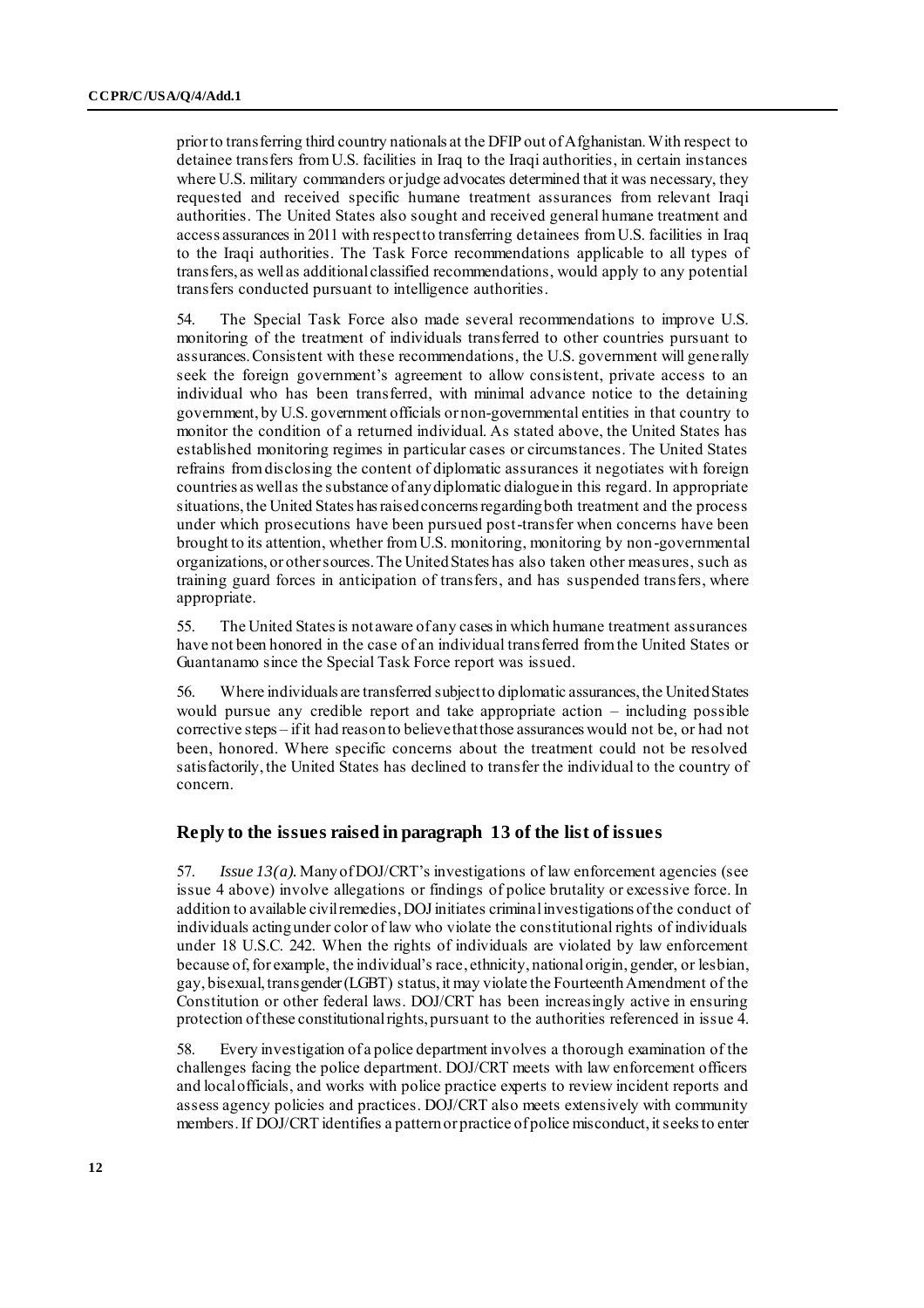into agreements changing policies, training, oversight, and accountability mechanisms so that the use of force by the police department complies with the Constitution and federal law. If an agreement cannot be reached, DOJ may bring suit in federal court. In the past several years, CRT has investigated and put into place mechanisms to correct unlawful practices in the police departments in New Orleans, Seattle, Puerto Rico and Orange County, Florida.

59. DOJ/CRT also prosecutes individual acts of misconduct by law enforcement officers, as well as engaging in training to prevent such crimes. In FY 2009 – 2012, DOJ/CRT and U.S. Attorneys' Offices charged 254 law enforcement officials in 177 criminal cases for violating individuals' constitutional rights.

60. With regard to activities on the U.S. – Mexico border, while the vast majority of DHS/CBP agents fulfill their duties professionally and responsibly, DHS and DOJ are committed to holding accountable U.S. government officers and agents who abuse their authority. Since 2008, DOJ/CRT has opened 48 matters involving allegations of civil rights abuses by CBP agents working on the border, and five such cases have been prosecuted.

61. DHS/ICE has a zero tolerance policy for law enforcement brutality or excessive use of force against any individual, including undocumented migrants or those belonging to racial, ethnic, or national minorities. ICE policy and detention standards authorize a necessary and reasonable use of force only after all reasonable efforts to otherwise resolve a situation have failed, and have rigorous documentation requirements, medical protocols, and detainee emergency grievance and complaint procedures.

62. The DHS Office of Inspector General (DHS/OIG) also investigates allegations of criminal and administrative violations, violations of civil rights, and misconduct involving DHS employees, contractors, and programs, and maintains a 24-hour secure complaint hotline for this purpose. In the first six months of FY 2013, OIG received 813 civil rights and civil liberties-related complaints. From those complaints, OIG opened 11 investigations and referred 767 complaints to CRCL, ICE, CBP or other DHS components for their review and investigation, as appropriate. Of the 11 OIG investigations, 3 have been closed and referred to CRCL or another agency for action, and 8 remain open.

63. *Issue 13(b).*With regard to electro-muscular disruption devices (EMDs), under the Fourth Amendment of the U.S. Constitution, deadly force "may not be used unless it is necessary to prevent the escape and the officer has probable cause to believe that the suspect poses a significant threat of death or serious physical injury to the officer or others," *Tennessee* v. *Garner*, 471 U.S. 1 (1985), and all uses of force, whether lethal or non-lethal, must be "'objectively reasonable' in light of the facts and circumstances confronting" the officer, *Graham*v. *Connor*, 490 U.S. 386, 397 (1989). Whether use of an EMD is justifiable under this standard requires balancing the amount of force applied against the need for that force. *Meredith* v. *Erath*, 342 F.3d 1057, 1061 (9th Cir. 2001). Many factors must be taken into account in making this determination, including the vulnerability of the person against whom such force is directed. U.S. federal courts have held that the use of EMDs (or Electronic Control Devices, "ECDs") constitutes an intermediate, significant level of force that, though considered non-lethal, must be justified by a government interest that compels the employment of such force. *Bryan* v. *MacPherson*, 630 F.3d 805, 826 (9th Cir. 2010). Ultimately, the most important factor in determining whether the use of such force is justified is whether an individual poses an "immediate threat to the safety of the officers or others." Id. at 826.

64. In determining the reasonableness of the use of ECDs, courts in the United States have also taken into account such factors as whether the subject is pregnant if known to the officers at the time, see e.g., *Mattos* v. *Agarano*, 661 F.3d 433, 446 (9th Cir. 2011) (en banc), or whether the subject is mentally disturbed, see *Bryan*, 630 F.3d at 829. Courts may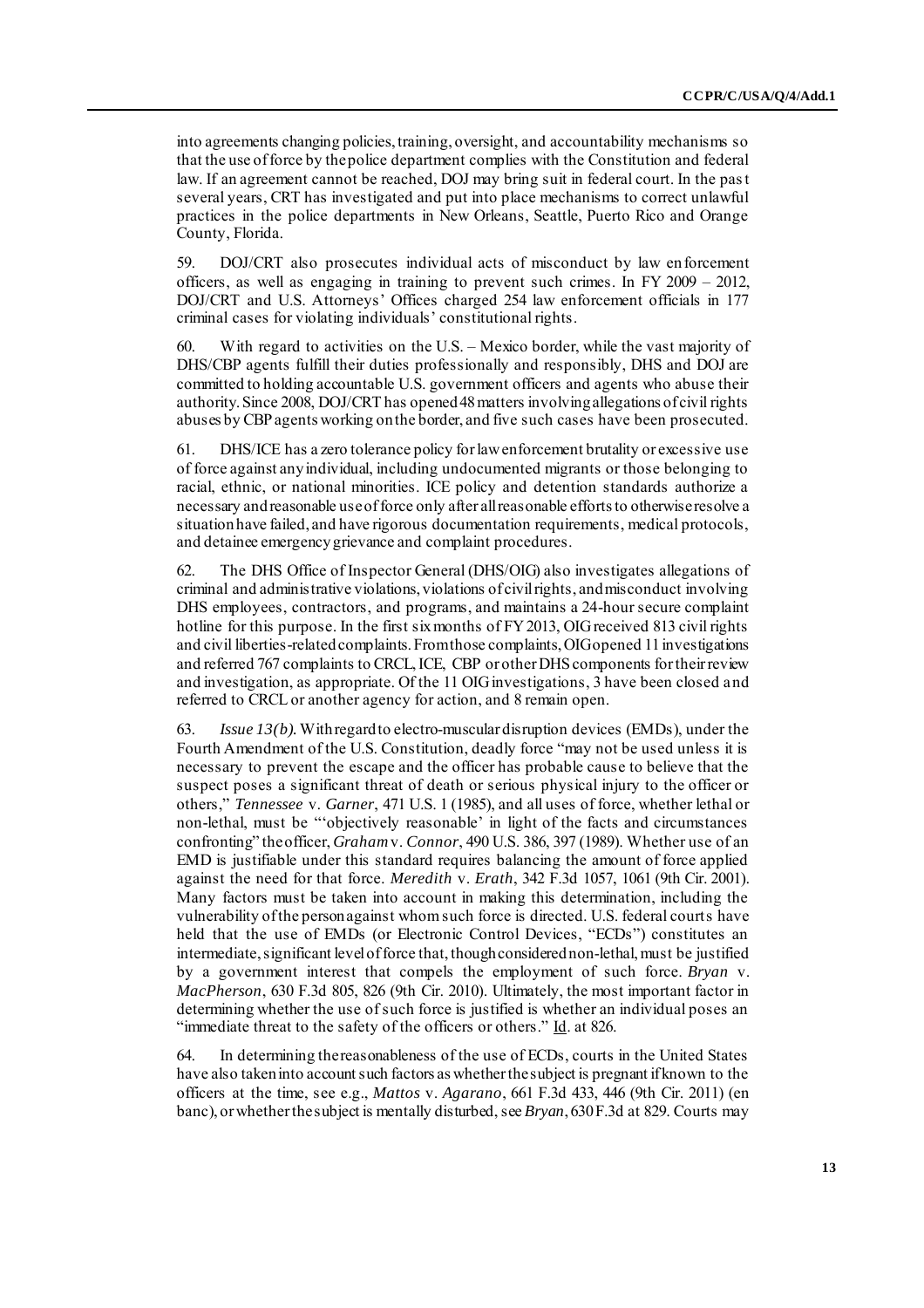also consider the risk of a subject falling as a result of ECD deployment when determining the reasonableness of the use of force. DOJ/CRT has enforced the constitutional limitations on the use of electroshock devices in a number of cases including *Shreve* v. *Franklin County, Ohio*, No. 2:10-cv-244 (S.D. Ohio, filed Nov. 3, 2010), and in the investigation of the Orange County, Florida police department mentioned above.

65. With regard to persons in custody, the sole electroshock device used by the Federal Bureau of Prisons (BOP) is an electronic custody control belt, which may be used during community transport only after determining that an inmate requires greater security than is afforded through conventional restraints, and the inmate has no medical condition precluding its use. Activation is only authorized in circumstances where deadly force is otherwise justified, i.e., to prevent escape or death/serious bodily injury.

66. With regard to DHS, all CBP law enforcement personnel, prior to deploying any use of force device (including ECDs and/or EMDs), must consider the totality of the circumstances to determine whether the amount of force to be used is objec tively reasonable and consistent with DHS and CBP policies. The ICE use of force policy does not restrict properly trained professionals at detention facilities from using EMD devices if such devices are authorized as part of their policies and procedures, the officers are appropriately trained, and the use of EMD devices meets strict standards. ICE does not however, authorize or train its Enforcement and Removal Operations officers to carry or use EMDs.

#### **Reply to the issues raised in paragraph 14 of the list of issues**

67. *Issue 14(a).*In the United States, school discipline is largely a matter of state and local law and practice. There has been a trend away from corporal punishment in the last thirty years. In the late 1970s, only two states prohibited corporal punishment in schools, while currently 31 states and the District of Columbia do. Even in states where it is not prohibited, many schools ban its use.

68. U.S. courts have recognized and enforced a constitutionally protected right of students to be free from corporal punishment that is excessive or arbitrary under the Due Process clause of the Fifth and Fourteenth Amendments. See e.g., *Kirkland* v. *Greene*  County Board of Education, 347 F.3d 903 (11th Cir. 2003). DOJ and the Department of Education's Office for Civil Rights (ED/OCR) have ongoing investigations of discriminatory disciplinary practices involving students of color and students with disabilities. In addition, DOJ and ED/OCR are working on policy guidance to assist school districts in ensuring non-discrimination in discipline policies and practices.

69. Many ongoing efforts support good disciplinary practices in schools. ED funds the Positive Behavioral Interventions and Supports (PBIS) Center, designed to assist schools in putting into practice research-based, effective and positive school-wide disciplinary practices. Over 19,000 schools across the country are implementing PBIS – frequently resulting in significant reductions in the behaviors that lead to disciplinary referrals, suspensions, and expulsions. DOJ recently reached settlement agreements with school districts in Palm Beach County, Florida (related to discrimination based on parents' national origin or immigration status) and Meridian, Mississippi (related to discrimination on the basis of students' race) that require the expansion of PBIS and other positive responses to student behavior. Both agreements also require collection and analysis of data on discipline, including restraints in both districts and corporal punishment in Meridian, and the districts must disaggregate and report information by students' disability, race, and other factor[s. http://www.justice.gov/crt/about/edu/documents/classlis](http://www.justice.gov/crt/about/edu/documents/classlist.php)t.php.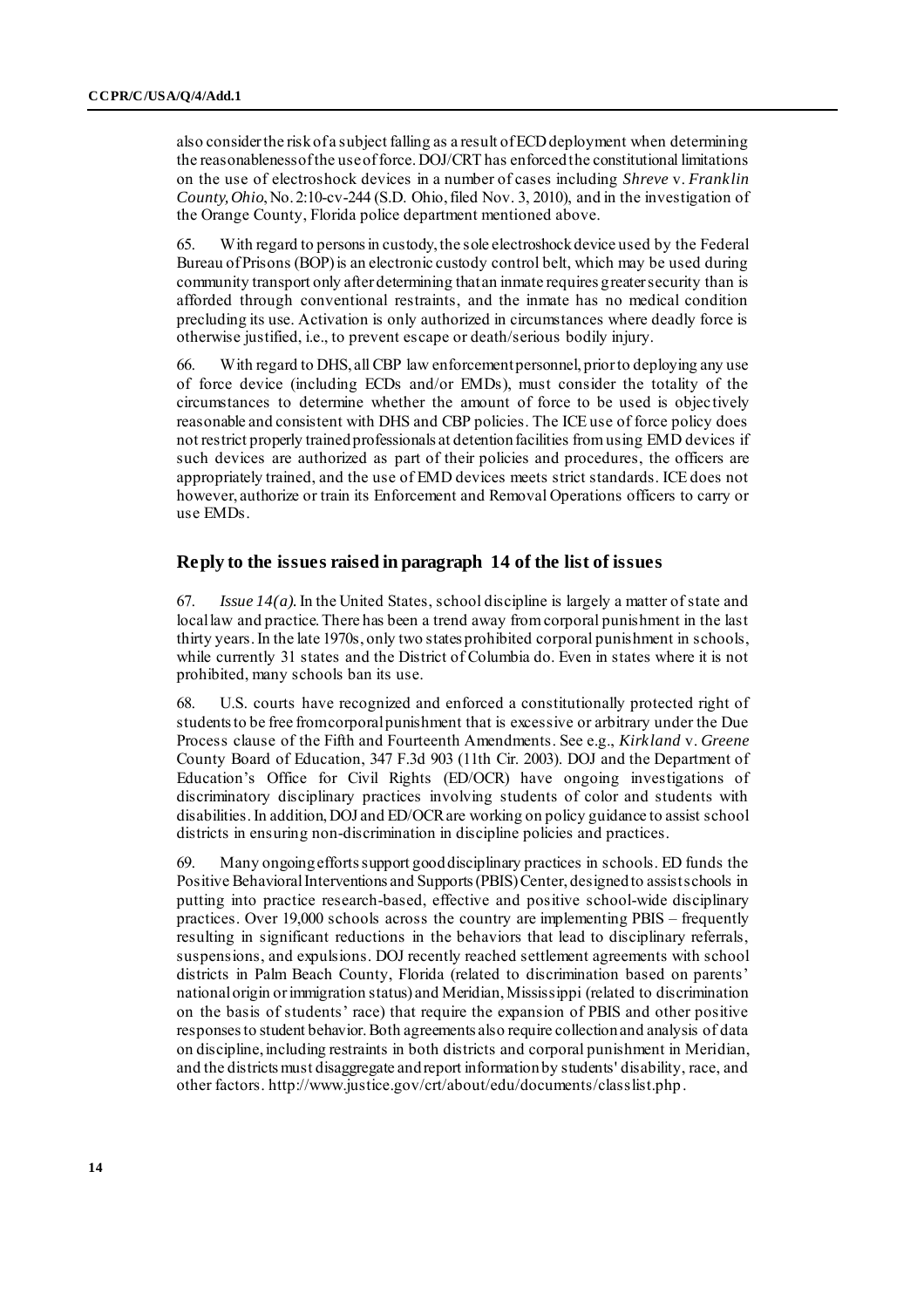70. ED/OCR has also intensified its enforcement activities to ensure that students are not disciplined more severely or frequently because of their race, color or national origin, and in the last four years has launched 20 proactive investigations in schools with significant racial disparities in discipline. ED requires reporting on the use of corporal punishment in public schools by race, ethnicity, sex, and disability status as part of its expanded efforts to ensure that the administration of school discipline is nondiscriminatory[, http://ocrdata.ed.gov/.](http://ocrdata.ed.gov/) ED/OCR also collects data from school districts on their use of restraints and seclusion, and in May 2012, ED issued a resource document describing 15 principles for states, school districts, schools, parents, and other stakeholders to consider when developing or revising policies and procedures on the use of restraint and seclusion.

71. *Issue 14(b).* In 2011, ED and DOJ launched the Supportive School Discipline Initiative (SSDI), to address the "school-to-prison pipeline"<sup>3</sup> and the disciplinary policies and practices that can push students out of school and into the justice system. Working with partners at state and local levels, this initiative encourages action, inter alia, through identifying data collection and research needs, providing technical assistance, sharing best practices, and convening groups from multiple disciplines to recommend solutions that keep students engaged in school and out of the justice system. For further discussion of "school-to-prison" pipeline issues, please see ¶¶ 74 and 151-152 of the 2013 CERD Report. DOJ/CRT is also investigating the conduct of police in arresting children for school-based offenses, and to examine whether juvenile courts and probation systems comply with due process rights, the constitutional guarantee of equal protection, and federal laws prohibiting racial discrimination. For a more detailed discussion, please see ¶¶ 73 and 74 of the 2013 CERD Report, and h[ttp://www.justice.gov/opa/pr/2012/October/12-crt-1281.html](http://www.justice.gov/opa/pr/2012/October/12-crt-1281.html) and [http://www.justice.gov/crt/about/spl/casesummaries.p](http://www.justice.gov/crt/about/spl/casesummaries.php)hp.

# **Reply to the issues raised in paragraph 15 of the list of issues**

72. The U.S. Constitution constrains the government's power to use individuals in nonconsensual investigational studies, including non-consensual medical treatment and clinical investigations, and non-consensual medical treatment and investigations are permitted only in limited, carefully controlled situations. Please see ¶187 – 189 of the 2011 Report for a detailed discussion of the applicable safeguards under U.S. law, with regard to Article 7 of the ICCPR, to which the U.S. is bound to the extent that "cruel, inhuman or degrading treatment or punishment" in article 7 means the cruel and unusual treatment or punishment prohibited by the Fifth, Eighth and/or Fourteenth Amendments to the U.S. Constitution.

73. The Protection and Advocacy for Individuals with Mental Illness Program (PAIMI), a program of the HHS Substance Abuse and Mental Health Services Administration (SAMHSA), provides legal-based advocacy services to individuals with severe mental illnesses and can assist in addressing any abuses. Each state has a PAIMI program, which served 116,499 individuals in FY 2010. Patients are also afforded protections related to the use of seclusion and restraint under the Medicare and Medicaid Conditions of Participation on Patients' Rights for Hospitals, see e.g., 42 CFR 483.13(e), and the Children's Health Act of 2001.

<sup>&</sup>lt;sup>3</sup> Student discipline policies that may require student suspension or expulsion for infractions relating to alcohol, drugs, weapons, violence, or other violations of school rules (i.e., "zero tolerance" policies) can interrupt a student's education, lead to increased rates of students dropping out of school, and diminish students' chances for success. In too many cases, these school-imposed sanctions may lead to students being placed in (or drawn into) the criminal justice system, a pathway sometimes referred to as the "school-to-prison pipeline."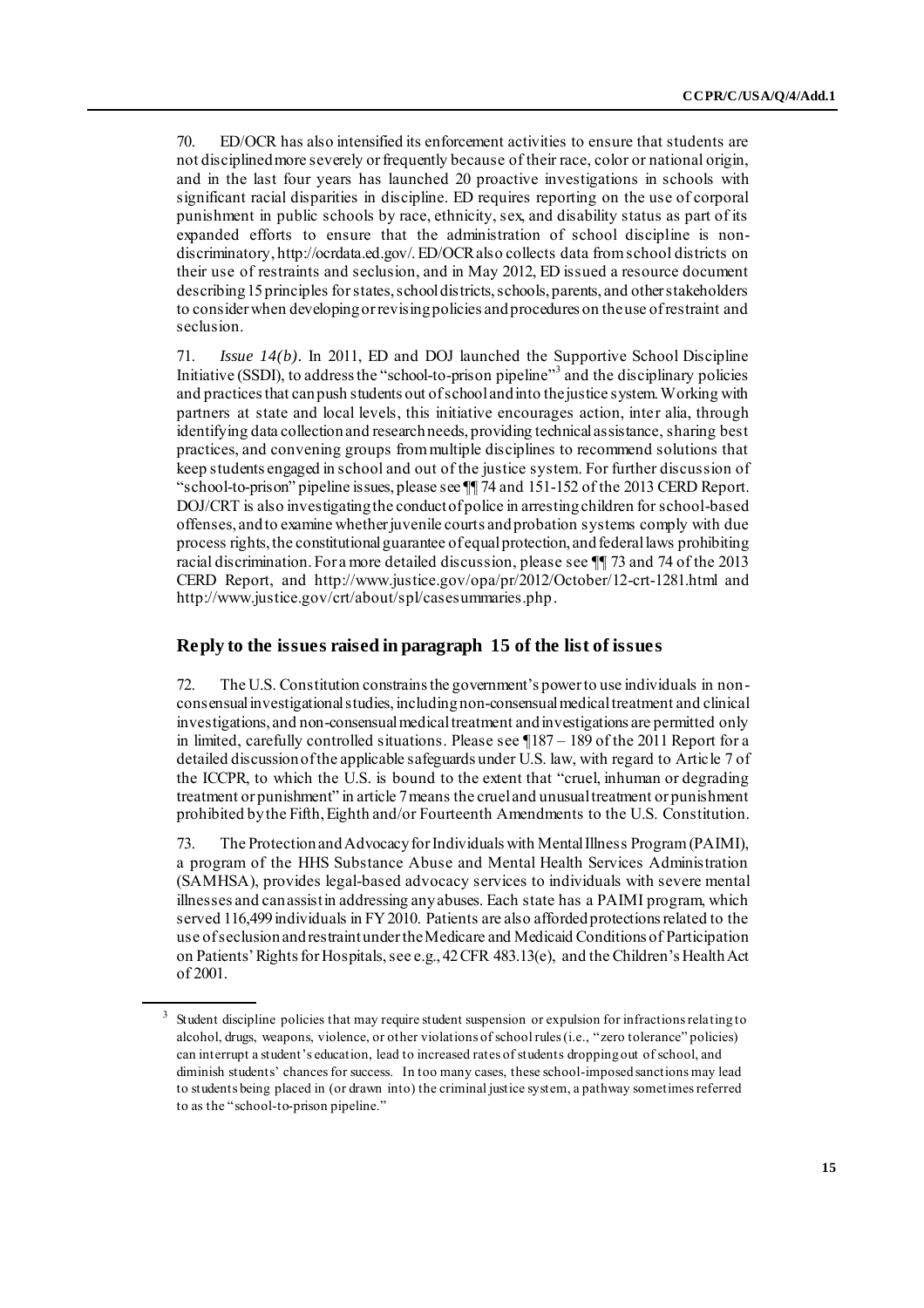# **Reply to the issues raised in paragraph 16 of the list of issues**

74. Standards of care for inmates, including those on death row, are established by federal and state law. U.S. courts have interpreted the Eighth and Fourteenth Amendments of the U.S. Constitution as prohibiting the use of solitary confinement under certain circumstances, especially with regard to inmates with serious mental illness or for juvenile detainees.<sup>4</sup> Inmates, including inmates with serious mental illness or juveniles, cannot be subjected to solitary confinement absent an administrative hearing and other procedures protective of their right to due process.

75. The Americans with Disabilities Act of 1990 (ADA) and the Rehabilitation Act of 1973 (Rehabilitation Act) restrict and regulate the use of solitary confinement for persons with disabilities. Title II of the ADA, 42 U.S.C. 12132, applies to state actors, while the Rehabilitation Act applies to federal correctional facilities and correctional facilities receiving funds from the federal government. Both statutes prohibit the use of solitary confinement in a manner that discriminates on the basis of disability instead of making reasonable modifications to provide persons with disabilities access to services, programs, and activities, including mental health services. See *Pa. Dep't of Corr.* v. *Yeskey*, 524 U.S. 206, 210 (1998). Moreover, a facility's failure to appropriately consider the role an inmate's mental health played in the commission of an infraction of facility rules prior to disciplining the inmate with solitary confinement may also violate requirements under the ADA and/or Rehabilitation Act. See *Clark* v. *California*, 739 F.Supp.2d 1168 (N.D. Cal. 2010).

76. The Prison Rape Elimination Act of 2003 (PREA) restricts the use of solitary confinement for juvenile inmates and inmates who are the victims of sexual violence. Under implementing regulations, juveniles "may be isolated from others only as a last resort when less restrictive measures are inadequate to keep them and other residents safe, and then only until an alternative means of keeping all residents safe can be arranged." 28 C.F.R. 115.342. The regulations also set time limits and other limitations on the use of solitary confinement on juvenile inmates. With regard to adult inmates at high risk for sexual victimization, the regulations establish conditions on placement in segregated housing and provide that if such inmates are placed in segregated housing, they are to have access to programs, education, work opportunities, and other services to the extent possible. 28 C.F.R. 115.43(a)-(b).

77. DOJ/CRT investigates allegations of misuse of solitary confinement in violation of the constitutional and statutory provisions discussed above. Some of these laws and standards extend to private correctional facilities. Since October 2005, DOJ/CRT has authorized 24 investigations of 28 adult correctional facilities and 8 investigations of 29 juvenile detention facilities. Between 2009 and 2013, it opened seven new investigations; issued 14 findings letters, and settled at least 10 investigations; and it is currently pursuing matters related to adult correctional institutions in over 25 states, the Virgin Islands, Guam, and the Northern Mariana Islands. DOJ/CRT also recently settled a case arising from an

<sup>4</sup> Specifically, under the Eighth Amendment's prohibit ion against "cruel and unusual punishments," correctional facility administrators may not subject inmates to solitary confinement with deliberate indifference to the resulting serious harms, including suicides, suicide attempts, and serious selfinjury. See *Farmer* v. *Brennan*, 511 U.S. 825, 843 (1970); see also, e.g., *Madrid* v. *Gomez*, 889 F. Supp. 1146, 1265 (N.D. Cal. 1995) (using prolonged solitary confinement on prisoners with serious mental illness can be "the mental equivalent of putting an asthmatic in a place with little air to breathe"). Under the Fourteenth Amendment's Due Process Clause, prisoners have a protected liberty interest in avoiding certain types of solitary confinement. *Wilkinson v. Austin*, 545 U.S. 209, 22e-224 (2005).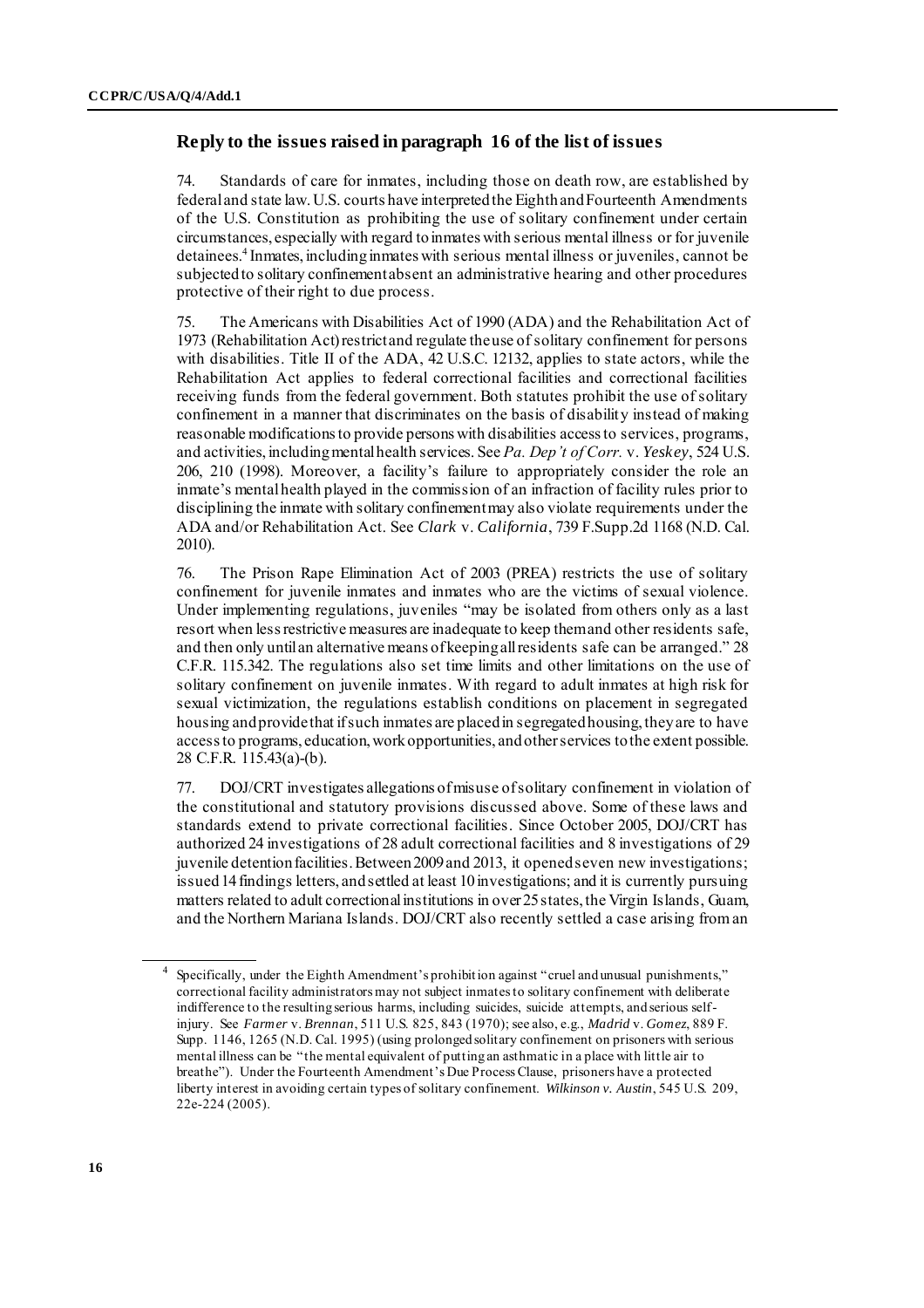investigation of a jail in Tennessee, requiring the facility to end its practice of using solitary confinement as an alternative to meaningful treatment of those with mental illness, <http://www.justice.gov/crt/about/spl>. In May 2013, DOJ/CRT issued a report finding that the Pennsylvania Department of Correction's use of prolonged solitary confinement on prisoners with serious mental illness and intellectual disabilities at the State Correctional Institution in Cresson violates the Eighth Amendment and Title II of the ADA. DOJ/CRT expanded its investigation to Pennsylvania's entire prison system to determine whether similar practices exist in other correctional facilities, h[ttp://www.justice.gov/opa/pr/2013/](http://www.justice.gov/opa/pr/2013/May/13-crt-631.html) [May/13-crt-631.html.](http://www.justice.gov/opa/pr/2013/May/13-crt-631.html)

78. In immigration detention, DHS/ICE policies carefully circumscribe the use of solitary confinement, which ICE's standards call "segregation." Disciplinary segregation may be imposed only after a disciplinary hearing, followed by a written finding that a detainee violated a facility rule. Only higher-level infractions may justify disciplinary segregation of any length, and ICE's most recent national detention standards decrease the maximum disciplinary segregation period to 30 days per incident. Administrative segregation may be used only when the detainee's continued presence in the general population poses a threat to self, other detainees, staff, property, or to the security and good order of the facility, <http://www.ice.gov/detention-management/> (links to the various ICE detention standards).

79. BOP encourages visiting at all institutions and security levels to maintain the morale of inmates and to develop closer relationships between the inmates and family members or others in the community. The Warden at each facility has procedures in place to ensure that social visiting occurs in an equitable and safe manner. BOP regulations and policies also provide for social visits with minor children. In addition, BOP permits inmates to maintain contact with family members and the outside community through correspondence, e-mail, and telephone conversations. These contacts may be monitored for security and safety reasons.

80. With regard to protection of detainees from violence, including sexual violence,  $\P$ 227 and 228 of the 2011 Report described PREA's enactment and the subsequent report by the bipartisan National Prison Rape Elimination Commission (NPREC). After NPREC's report, DOJ reviewed and revised the recommended standards and, after public comment, issued implementing regulations, which took effect on August 20, 2012. Taking into account the public comments, DOJ strengthened the regulations, including, inter alia, greater protections for youthful offenders in adult facilities; minimum staffing ratios in juvenile facilities; expanded medical and mental health care (including reproductive care) for victims of prison rape; greater protections for lesbian, gay, bisexual, transgender, intersex, and gender non-conforming inmates; and independent audits of all covered facilities. The regulations are binding on BOP, and state facilities risk loss of federal funding for non-compliance. President Obama also ordered other federal agencies that operate confinement facilities to promulgate their own PREA rules and procedures. The final DOJ PREA regulations contain extensive requirements aimed at ensuring that all allegations of sexual abuse in detention centers are thoroughly investigated and referred to the proper authorities, htt[p://www.ojp.usdoj.gov/programs/pdfs/prea\\_final\\_rule](http://www.ojp.usdoj.gov/programs/pdfs/prea_final_rule.pdf).pdf.

81. The recent Violence Against Women Reauthorization Act of 2013 (VAWA 2013) also amended PREA to clarify that it applies to DHS immigration detainees, and to require that DHS issue regulations adopting national standards for the detection, prevention, reduction, and punishment of sexual abuse and assault in immigration detention. DHS has issued a proposed rule applying PREA to its confinement facilities and expects to issue the final rule by the end of 2013.

82. On February 10, 2013, DoD issued Directive-type Memorandum 13-002, "Department of Defense Implementation of the Prison Rape Elimination Act", DTM 13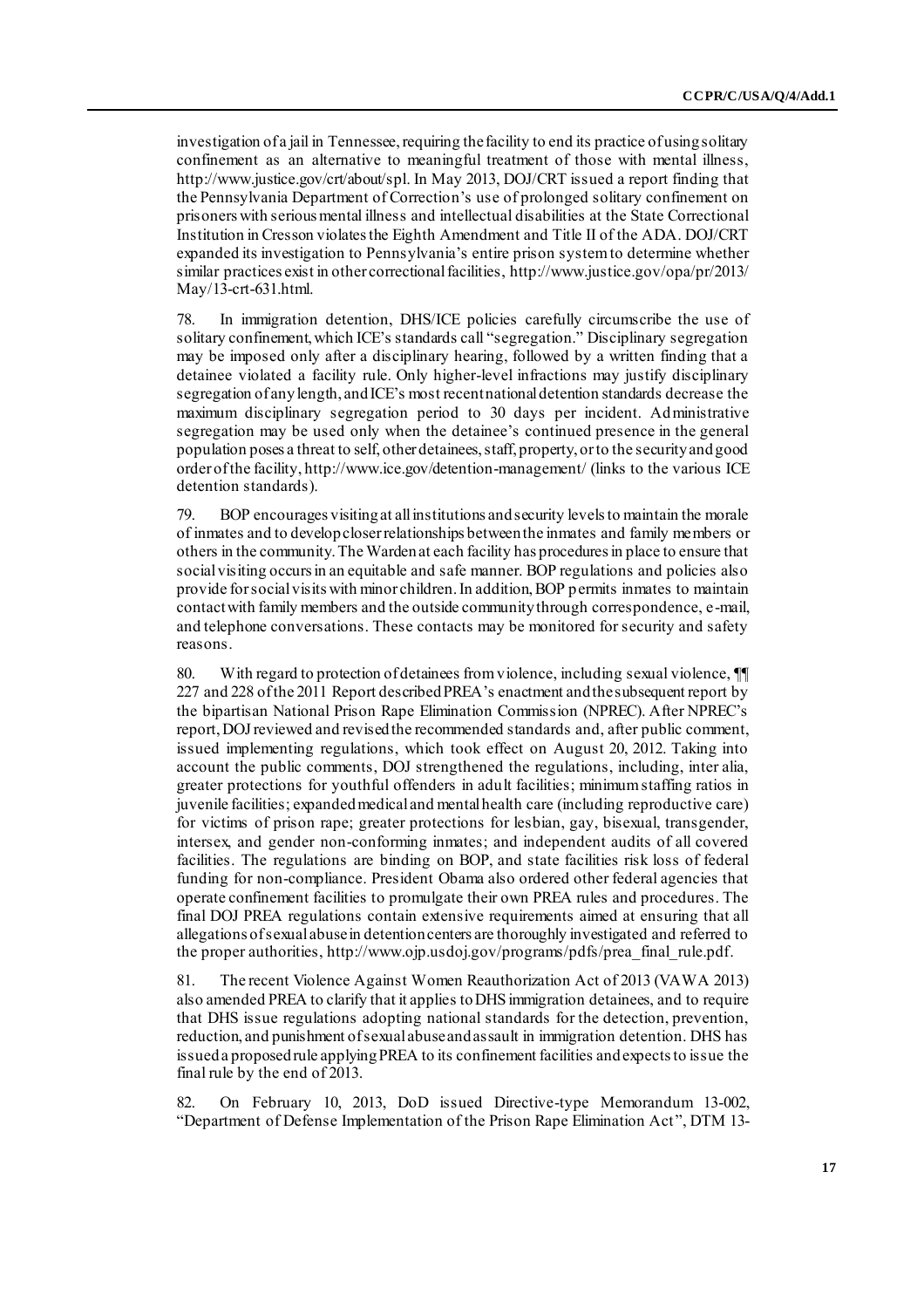002. The memorandum establishes policy for DoD correctional facilities, stating that DoD is "committed to work diligently to prevent, detect, and respond to prison rape," [http://www.dtic.mil/whs/directives/corres/pdf/DTM-13-002.p](http://www.dtic.mil/whs/directives/corres/pdf/DTM-13-002.pdf)df.

83. With regard to conditions of death row facilities, the U.S. Constitution and federal and state statutes establish standards of care to which all inmates are entitled, and the BOP meets these constitutional and statutory mandates.

84. BOP has contracts with fifteen private facilities, generally housing low security aliens serving criminal sentences. Contractors are required to follow all applicable local, state, and federal laws, codes, and regulations for the jurisdiction in which they operate, and also to adhere to specified BOP policies, such as those on inmate discipline, health services, inmate central files, and others. BOP uses a multi-faceted approach to monitor conditions, including two full-time BOP oversight staff at each private facility who perform scheduled and unscheduled inspections and are expected to be aware of, and resolve, any performance issues before they reach an unsatisfactory level, and two Privatization Field Administrators who provide senior level managerial supervision of BOP oversight activities. A Contract Facility Monitoring Section (CFM) also conducts comprehensive annual reviews at each private facility. BOP uses all available contractual actions when a contractor does not perform in accordance with contract requirements.

85. With regard to the shackling of pregnant detained women, both federal and state governments have announced policy changes that improve the standards for treatment of women during labor and delivery. BOP does not engage in the practice of shackling pregnant women during transportation, labor, and delivery, except in the most extreme circumstances. States are also increasingly adopting similar rules. DHS/ICE has also adopted policies prohibiting the use of restraints on pregnant women and women in postdelivery recuperation absent truly extraordinary circumstances that render restraints absolutely necessary, and outright prohibiting the use of restraints on women in active labor or delivery. Please see ¶¶ 231 to 233 and 676 of the 2011 Report.

# **Reply to the issues raised in paragraph 17 of the list of issues**

86. The United States and its coalition partners are engaged in an armed conflict against al-Qaida, the Taliban, and their associated forces. The law of armed conflict allows parties to the conflict to capture and detain the enemy for the duration of hostilities without charging them for crimes. U.S. military detention operations are conducted in connection with this armed conflict, and in accordance with international humanitarian law, and all other applicable international and domestic laws. Please see 2011 Report, ¶¶ 506-509. The United States' authority to hold detainees at the U.S. Naval Station Guantanamo Bay (GTMO) and at the Afghan National Detention Facility in Parwan (ANDF-P, formerly the DFIP) is under the 2001 Authorization for Use of Military Force (AUMF), P.L. 107-40, as informed by the laws of war. The United States no longer detains individuals in Iraq. The United States has transferred all Afghan detainees formerly in its custody at the DFIP to the custody and control of the Government of Afghanistan. The United States continues to hold third country nationals at the ANDF-P and is assessing potential disposition options for those individuals.

87. The Supreme Court has held that the constitutional right to petition for *habeas corpus*relief extends to individuals detained by DoD at Guantanamo Bay. *Boumediene* v. *Bush*, 553 U.S. 723 (2008). Guantanamo detainees accordingly have been filing *habeas*  petitions in the U.S. federal district court in the District of Columbia, with a right of appeal to the D.C. Circuit Court of Appeals. These courts are part of the independent judicial branch of the U.S. government, separate from the executive branch (which includes the military). Under this process, these detainees have access to counsel of their choice and to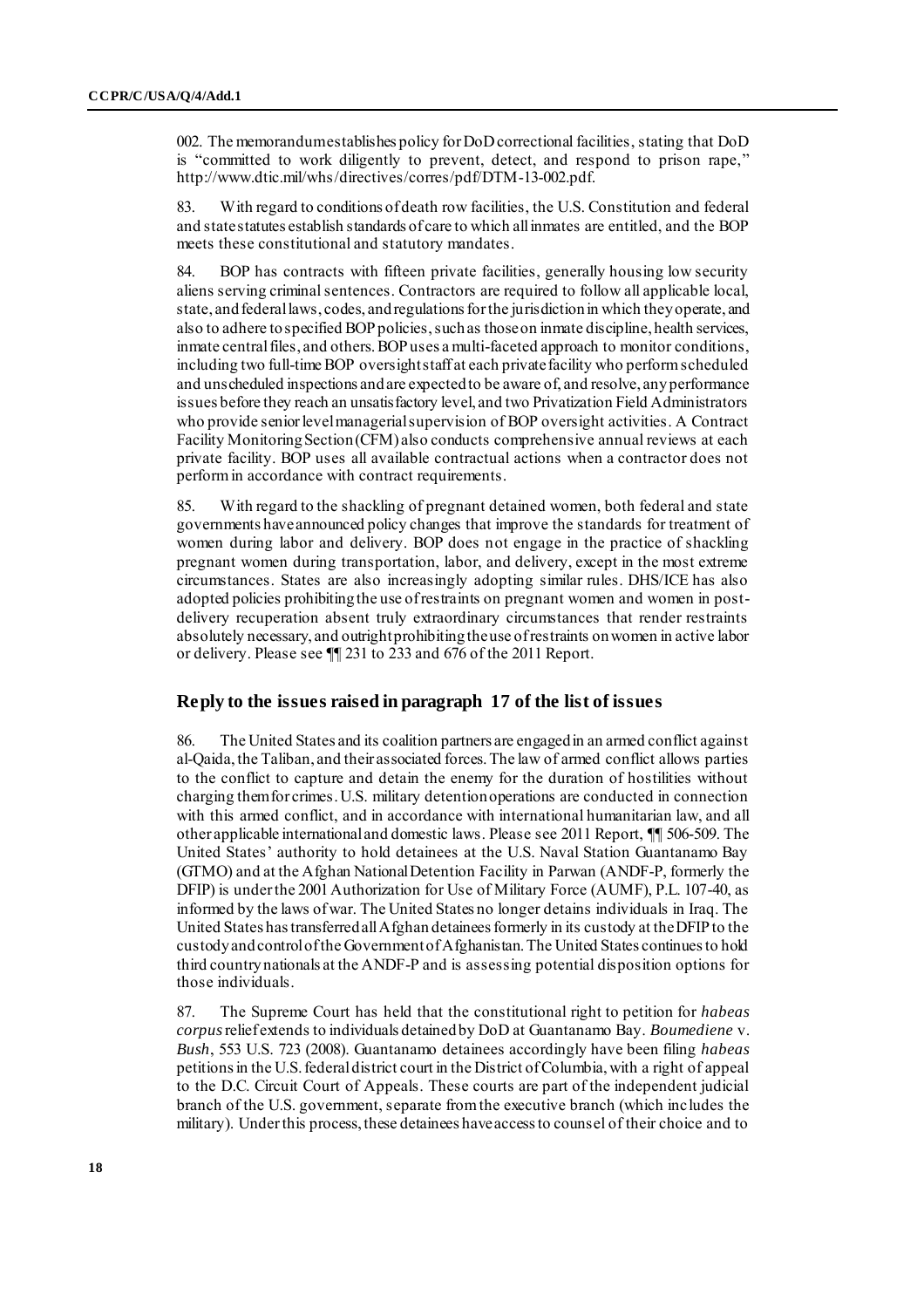appropriate evidence, and are assured a means of challenging the lawfulness of their detention before an independent court. Except in rare instances where required by compelling security interests, all of the evidence relied upon by the government to justify detention is disclosed to the detainees' counsel, who have been security-cleared to view the evidence, and the detainees may submit written statements and provide live testimony at their *habeas* hearings via video link.

88. The United States recognizes the importance of adequate review of detention decisions. DoD improved its review procedures in 2009 for individuals in Afghanistan held at the DFIP, which improved DoD's ability to assess whether the facts supported the detention of each individual, and enhanced a detainee's ability to challenge the detention. As the U.S. federal courts have recognized, U.S. court review is not appropriate in these cases, as Bagram is in the midst of an active theater of combat, *Al Maqaleh* v.*Gates*, 605 F. 3d 84 (D.C. Cir. 2010).

89. No detainees are "scheduled for indefinite detention." The United States has legal authority to hold detainees until the end of hostilities, but, as a policy matter, has elected to ensure that it holds detainees no longer than is absolutely necessary. In this regard, by executive order in March 2011, the President directed DoD to establish a periodic review process for Guantanamo detainees who have not been charged, convicted, or designated for transfer. This review process will consist of a comprehensive, robust review before an interagency Periodic Review Board (PRB), which is charged with determining whether continued law of war detention of a detainee subject to the periodic review process is necessary to protect against a significant threat to the security of the United States. If a final determination is made that a detainee no longer constitutes a significant threat to U.S. national security requiring his or her continued detention, the Secretaries of State and Defense are to ensure that vigorous efforts are undertaken to identify a suitable transfer location outside the United States consistent with the national security and foreign policy interests of the United States and applicable law. The U.S. government has made substantial progress toward meeting the directives of the executive order. The review process has not been fully implemented to date given the complexity of issues associated with building such a comprehensive interagency process. The Administration remains committed to implementing fully the PRB process as soon as practicable.

90. Regarding Military Commissions, which have been traditionally used to try law of war violations and other offenses associated with armed conflict, the U. S. government has taken great strides to ensure that those accused of criminal activity receive a fair trial by an independent, impartial, and regularly constituted court, consistent with Common Article 3 of the Geneva Conventions. Among the protections is the fact that the accused is presumed innocent until proven guilty; the prosecution bears the burden of proof; guilt must be proved beyond a reasonable doubt; the accused is entitled to be present at trial; the accused has a right to cross examine witnesses; the accused has a right to counsel and an interpreter at no cost to the accused; and the accused has protection against compulsory selfincrimination.

91. No detainees currently at Guantanamo have been "cleared for release." A U.S. Federal court granted the habeas petitions of Uighurs, i.e., members of a Chinese ethnic minority, and, in addition, the Executive Order Task Force designated them for transfer, but they cannot be returned to their home country due to treatment concerns and have not accepted offers of resettlement. In 2010, the Executive Order Task Force, which reviewed all detainees then at Guantanamo and made determinations regarding their future dispositions, determined that 126 detainees were eligible for potential transfer subject to appropriate security measures by the receiving governments. A decision to approve a detainee for transfer does not reflect a decision that the detainee poses no threat or no risk of recidivism, nor does it equate to a judgment that the government lacked the legal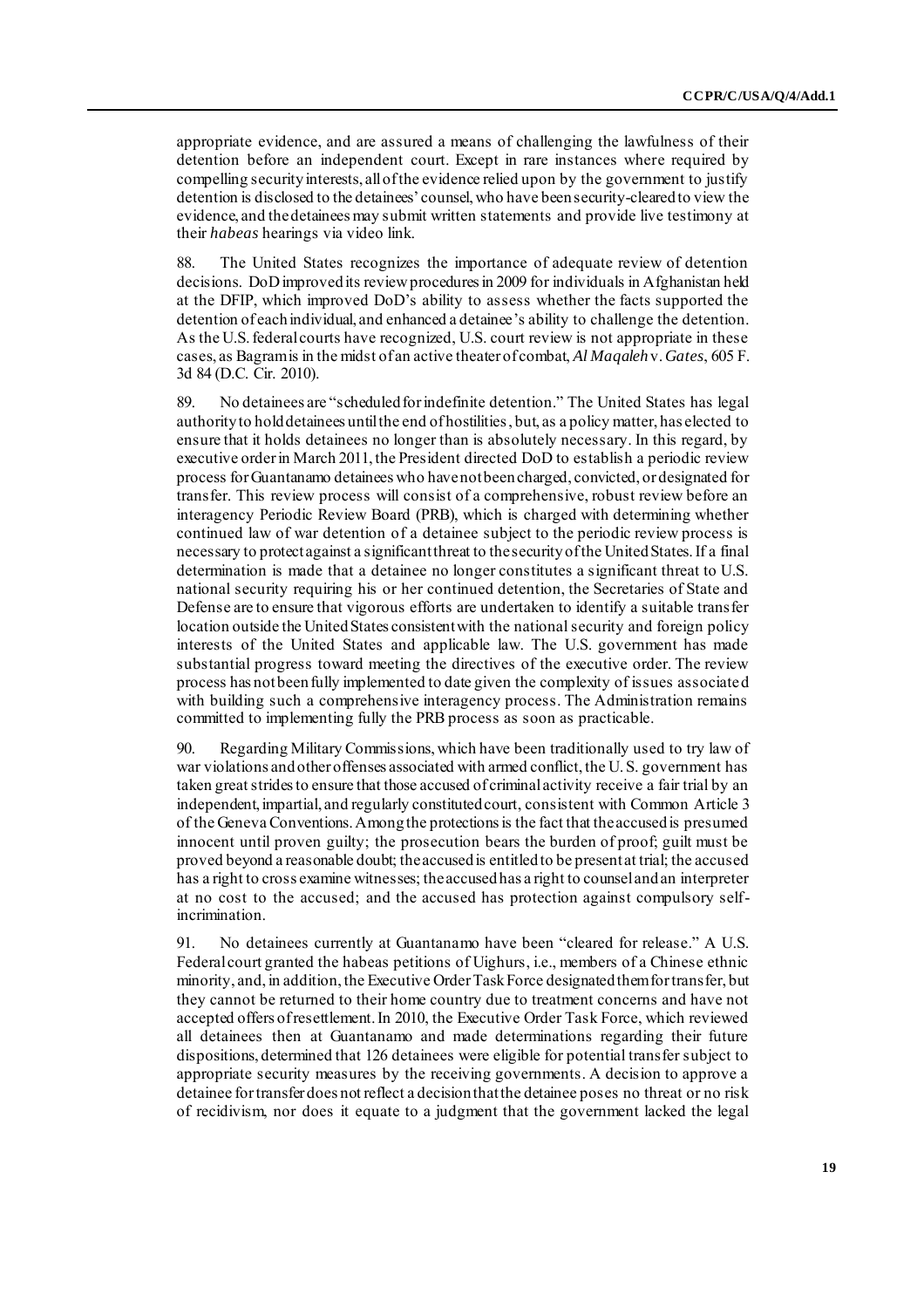authority to hold the detainee. Indeed, all transfer decisions are made subject to the implementation of appropriate security measures in the receiving country, and extensive discussions are conducted with the receiving country about such security measures before any transfer is implemented. The United States continues to assess transfer options for those detainees whose threat can be adequately mitigated through means other than continued detention by the United States. Transfers are always conducted consistent with applicable U.S. law and policy and international law.

92. With respect to President Obama's efforts to close Guantanamo, in his speech on May 23, 2013, he called on Congress to lift the restrictions on detainee transfers from Guantanamo, and announced that he had asked DoD to designate a site in the United States to hold military commissions and that he is appointing new senior envoys at DOS and DoD whose sole responsibility will be to negotiate the transfer of detainees to third countries. He also announced that the United States will transfer detainees who have been designated for transfer and, where feasible, will prosecute other detainees, including through military commissions, with judicial review remaining available for every detainee at Guantanamo. [http://www.whitehouse.gov/the-press-office/2013/05/23/fact-sheet-president-s-may-23](http://www.whitehouse.gov/the-press-office/2013/05/23/fact-sheet-‌president-s-may-23-speech-counterterrorism) [speech-counterterrorism](http://www.whitehouse.gov/the-press-office/2013/05/23/fact-sheet-‌president-s-may-23-speech-counterterrorism).

### **Reply to the issues raised in paragraph 18 of the list of issues**

93. The PREA final rule provides strong limitations on the confinement of juveniles with adults, http://[www.ojp.usdoj.gov/programs/pdfs/prea\\_final\\_rule.pd](http://www.ojp.usdoj.gov/programs/pdfs/prea_final_rule.pdf)f. The final rule requires that in adult facilities, children under 18 cannot be housed with adult inmates; must have sight and sound separation from adult inmates, or be under direct supervision, outside of housing units; and correctional facilities must use best efforts to avoid placing youth in isolation to comply with this requirement. 28 C.F.R. 115.14.

94. In recent years, DOJ/CRT has investigated or been involved in litigation in four jurisdictions where juveniles charged or convicted as adults in state or local proceedings were held in adult prisons and jails. Its work in these cases has included advocating that youth in adult jails be kept separate from adults, and that younger prisoners sentenced as adults be placed in juvenile detention facilities or in special units separated from older inmates. In this work, DOJ has increasingly used its authority to address civil rights violations in the administration of juvenile justice. In 2012, DOJ found that the procedures used to transfer children to adult criminal court in Shelby County, Tennessee involved serious due process violations and, in some cases, deprived children of meaningful assistance of counsel. In addition, it found that these transfers violated African-American children's constitutional right to equal protection under the law. The County and court have signed an agreement requiring adherence to due process requirements in transfer cases, which, DOJ expects, will reduce the number of children held in adult facilities.

95. In the U.S. federal system, 18 U.S.C. 5039 requires that no juvenile committed, whether pursuant to an adjudication of delinquency or conviction for an offense, to the custody of the AG may be placed or retained in an adult jail or correctional institution in which he or she has regular contact with adults incarcerated because they have been convicted of a crime or are awaiting trial on criminal charges. This law further provides that whenever possible, the AG shall commit a juvenile to a foster home or community-based facility located in or near his home community. Youth who have been adjudicated delinquent or convicted of federal crimes, even those waived into the adult federal criminal justice system, are to be separated from adult offenders until they reach the age of 18, if subject to adult waiver, or until 21, if adjudicated delinquent.

96. In the U.S. state court system, there is variation among the states in terms of the age at which juvenile jurisdiction begins and ends for purposes of state judicial systems. Most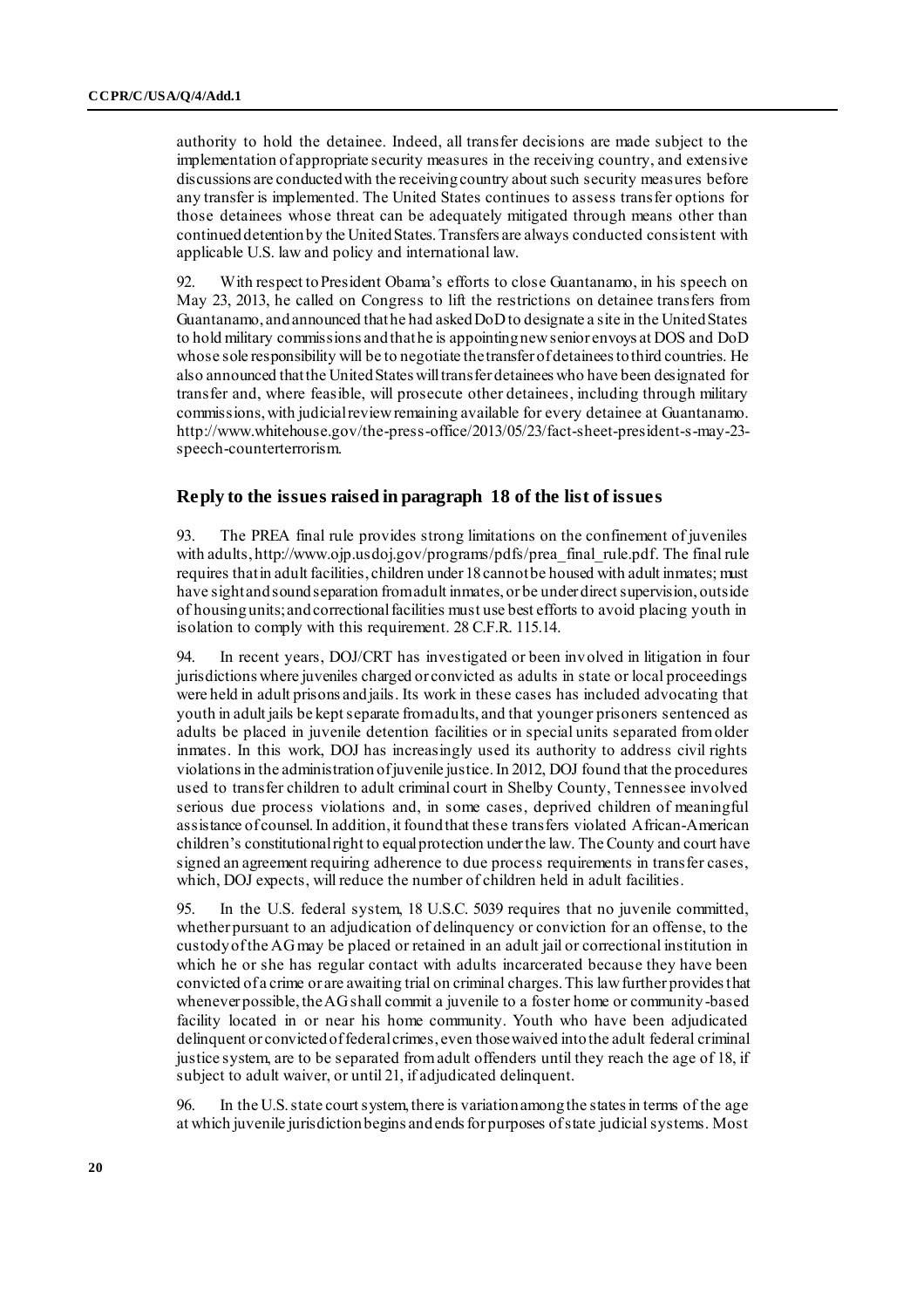states allow youth to remain under the jurisdiction of the juvenile court until age 20 or 21 and a few until age 24 or 25. To be eligible for federal grant funding, states must implement laws and policies prohibiting contact between adult inmates and juvenile offenders, as required by the Federal Juvenile Justice and Delinquency Prevention Act (JJDPA) of 2002, 42 U.S.C. 5633. The JJDPA does not apply to juveniles who are under the jurisdiction of the adult criminal court and charged and/or convicted of a felony.

97. DOJ/OJJDP has disseminated numerous reports on youth transfer, including "Juvenile Transfer Laws: An Effective Deterrent to Delinquency?", which indicates that transferring youth "for trial and sentencing in adult criminal court has … produced the unintended effect of increasing recidivism, and thereby of promoting life -course criminality," [https://www.ncjrs.gov/pdffiles1/ojjdp/220595.pd](https://www.ncjrs.gov/pdffiles1/ojjdp/220595.pdf)f. OJJDP has shared with national audiences a report on the conclusions of the Task Force on Community Preventive Services recommending against laws or policies facilitating the transfer of juveniles to the adult criminal justice system for the purpose of reducing violence, [http://www.cdc.gov/mmwr/preview/mmwrhtml/rr5609a1.htm](http://www.cdc.gov.mmwr/preview/mmwrhtml/rr5609a1.htm).

# **Reply to the issues raised in paragraph 19 of the list of issues**

98. *Issue 19(a).* Section 236(c) of the Immigration and Nationality Act (INA) requires mandatory detention of aliens who have committed certain criminal acts and those for whom there are reasonable grounds to believe they have engaged in or are likely to engage in terrorist activity. This requirement has been upheld under the U.S. Constitution, *Demore*  v. *Kim*, 538 U.S. 510 (2003). Aliens may seek a hearing before an Immigration Judge of DOJ's Executive Office of Immigration Review (EOIR) to challenge whether they are properly included in the mandatory detention categories of section 236(c), *Matter of Joseph*, 22 I&N Dec. 799 (BIA 1999).

99. Consistent with the requirements of INA section  $236(c)$  and other provisions of U.S. immigration law, DHS/ICE uses a Risk Classification Assessment (RCA) tool that applies objective criteria to guide decision making regarding whether an alien should be detained or released and, if detained, the alien's appropriate custody classification level. The criteria include review of any special vulnerability that may affect custody and classification determinations. When an alien is not subject to mandatory detention, Immigration Judges have broad discretion in whether to continue the alien's detention or to release the alien on bond. See *Matter of Guerra*, 24 I&N Dec. 37, 39-40 (BIA 2006).

100. There are limits on the duration of immigration detention. In certain circumstances, INA section 241(a)(6) allows DHS to detain an alien for more than 90 days after entry of the final order of removal. However, in *Zadvydas* v. *Davis*, 533 U.S. 678 (2001), and *Clark*  v. *Martinez*, 543 U.S. 371 (2005), the Supreme Court recognized the "serious constitutional threat" posed by potentially indefinite detention, and limited the duration of such detention for removable and inadmissible aliens to only as long as "reasonably necessary" to effectuate the alien's removal. The Court further determined that six months was a presumptively reasonable period. *Zadvydas*, 533 U.S. at 701. Therefore, an alien detained longer than six months after entry of a final removal order is eligible for conditional release if there is not a significant likelihood of removal in the reasonably foreseeable future or if release would not "pose a special danger to the public." 8 C.F.R. 241.13; 1241.14(a)(1). Aliens who remain in custody after six months may request a new review six months later, 8 C.F.R. 1241.14(j)(3).

101. *Issue 19(b).* Aliens who are detained in the United States pending criminal charges or prosecution have the same constitutional rights with respect to notice, prompt presentation before a judicial authority, and access to counsel as U.S. citizens who are detained pending criminal charges or prosecution. DHS does not detain aliens for the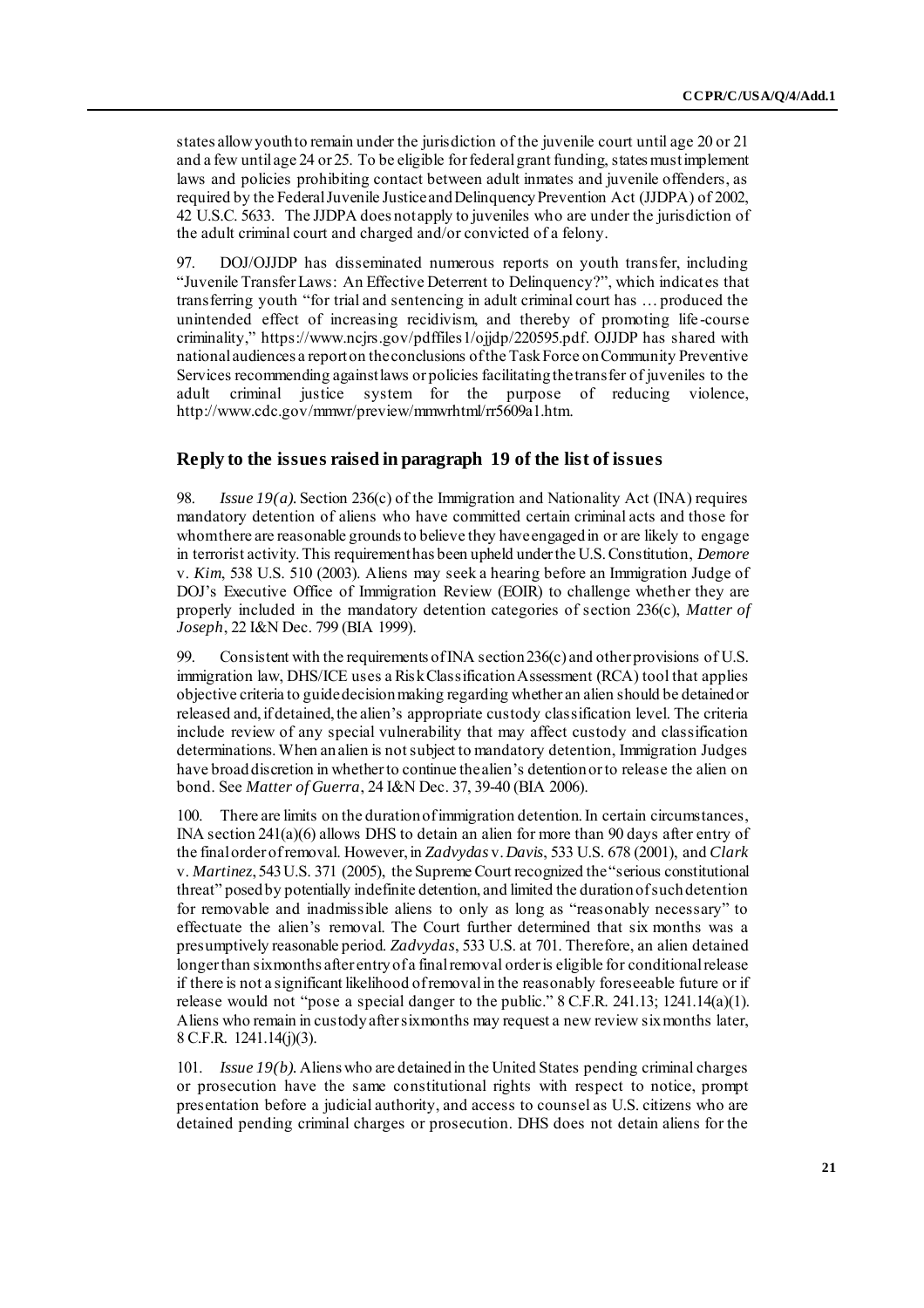purpose of criminal charges or prosecution other than for the short time of the initial arrest. DHS immigration detention is civil in nature, and unrelated to criminal charges or proceedings. Its sole purpose is to secure the removal of aliens who are subject to removal from the United States.

*Issue*  $19(c)$ *.* DHS is committed to developing and implementing policies and procedures that take into account the best interests of children and provide age-appropriate care and services for these children. Two DHS component agencies, CBP and ICE, may encounter and/or repatriate noncitizen juveniles.

103. Unaccompanied alien children (UACs) who are subject to removal may be placed into removal proceedings before Immigration Judges under section 240 of the INA. DHS must, absent exceptional circumstances, transfer UACs to the care and custody of the HHS Office of Refugee Resettlement (ORR) within 72 hours of the determination that they are UACs. HHS/ORR houses UACs in children's shelters and secure facilities, and also maintains bed space in residential treatment facilities for children with exceptional needs. ORR typically places young children and UACs who are traveling with their own children in foster care. Before releasing a child to a sponsor or foster care provider, ORR conducts suitability assessments and may additionally conduct a home study in certain cases to oversee the reunification/sponsorship of the UAC. If a UAC reaches 18 years of age and is transferred from HHS to DHS custody, DHS will consider placement in the least restrictive setting available after taking into account the alien's danger to self and the community, and risk of flight. DHS will also make alternatives to detention programs available to these individuals. See 8 U.S.C. 1232(c)(2)(B) (added by VAWA 2013, section 1261).

104. As noted above, DHS may maintain physical custody of UACs for a limited time pending transfer to HHS/ORR. During that time, all UACs are separated from adult detainees both in facilities and during transport, and are typically monitored by staff of the same gender. Family groups are also separated from the general adult populations. In its enforcement and removal operations, ICE seeks to maintain family unity wherever possible. The majority of family groups – particularly those where the parents have no criminal history – are released on an alternative to detention program pending the outcome of their immigration cases. However, ICE maintains a small Family Residential Program to house family groups not eligible for release. Residents can move about freely, they are afforded a myriad of resources, and children aged five and above attend a state-certified school. If a family must be separated because the sole parent must be detained, an undocumented child would be transferred to the care and custody of ORR as noted above.

#### **Reply to the issues raised in paragraph 20 of the list of issues**

105. The U.S. government's long-standing commitment to addressing violence against women is guided by two key principles: ensuring safety for victims, and holding offenders accountable. The 1994 Violence Against Women Act (VAWA) has been reauthorized in 2000, 2005, and 2013. VAWA is designed to end violence against women by (1) increasing the availability of services for victims of violence; and (2) improving the criminal justice response to crimes of violence against women.

106. VAWA has led to significant improvements in the criminal and civil justice systems at the local level where the majority of these crimes are prosecuted. By forging state, local, and tribal partnerships among police, prosecutors, judges, victim advocates, health care providers, faith leaders, and others, [federal grant programs](http://www.ovw.usdoj.gov/ovwgrantprograms.htm) help provide victims with the protection and services they need to pursue safe and healthy lives, while simultaneously enabling communities to hold offenders accountable for their violence. VAWA funds also support specialized domestic violence law enforcement units, training for judges, and the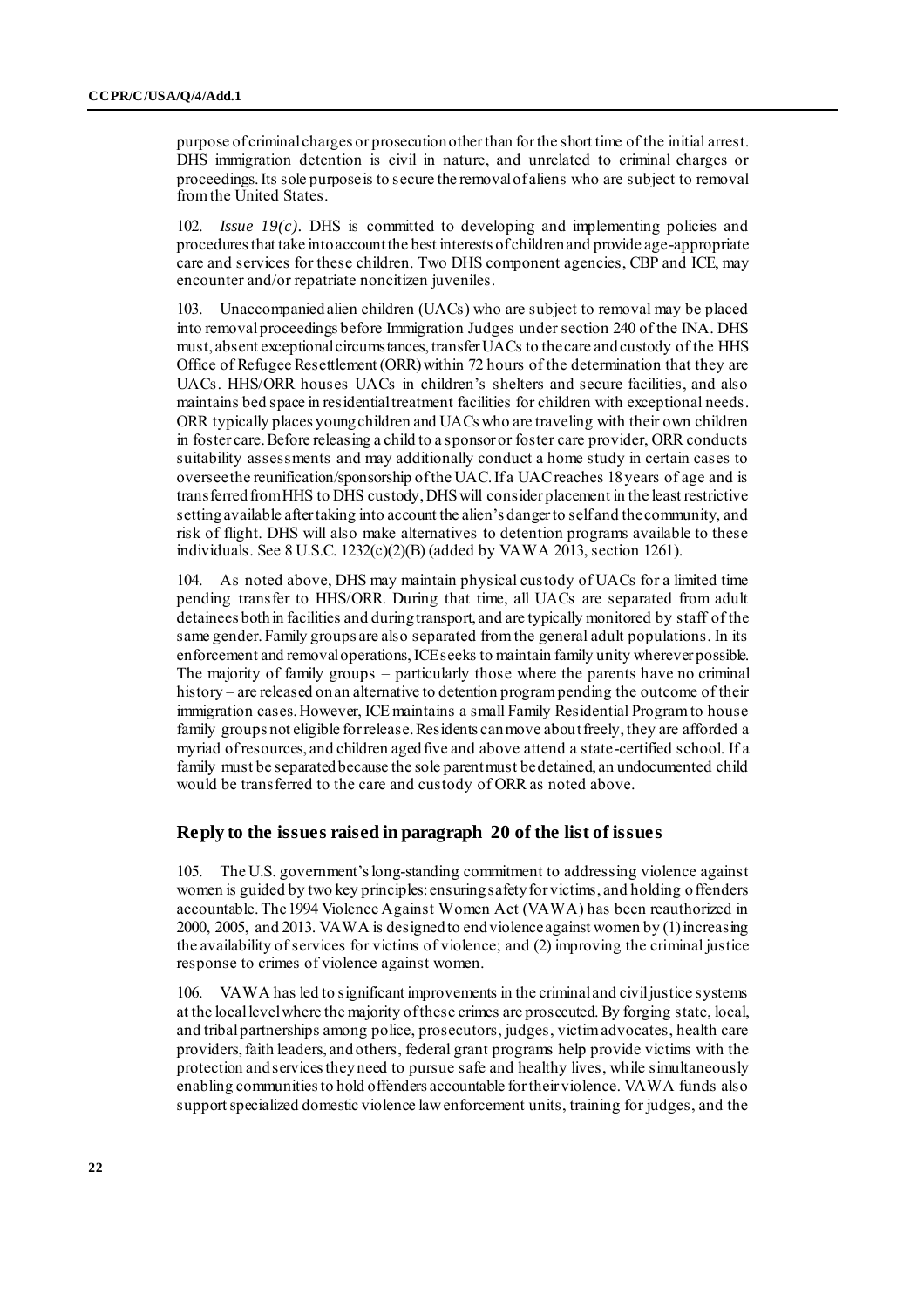development of dedicated domestic violence courts, which tend to process cases more efficiently and increase offender compliance.

107. The Family Violence Prevention and Services Act (FVPSA), administered by the Family and Youth Services Bureau (FYSB) of HHS, provides funding to support emergency shelter and related assistance for those affected by domestic violence, including basic living needs and an opportunity to assess the risks posed by offenders, and develop resources needed to achieve safety and independence. The increased availability of legal services, including those assisting women to obtain orders of protection, also appears to play a key role in reducing domestic violence. FYSB also administers a National Domestic Violence Hotline, a 24-hour, confidential, toll-free hotline that immediately connects the caller to a highly trained service provider in his or her area for support, information, safety planning, and crisis intervention. In FY 2010, FVPSA-funded programs served over 1.3 million victims and their children.

108. The HHS Centers for Disease Control and Prevention (CDC) administers a program that seeks to reduce the incidence of domestic violence in funded communities through local Coordinated Community Response Teams. In addition, under the ACA, health plan coverage guidelines for women's preventive services include screening and counseling for interpersonal and domestic violence, which help increase access to screening and counseling services for 47 million women with private health insurance.

109. DHS Secretary Napolitano recently announced the creation of the DHS Council on Combating Violence Against Women to ensure that policies and practices for combating violence against women and children are consistent throughout DHS. DHS has also taken a number of steps to prevent and combat domestic violence, including an ICE policy encouraging the use of prosecutorial discretion in removal cases to minimize the effect of immigration enforcement on the willingness and ability of victims, witnesses, or plaintiffs to serve as witnesses in criminal proceedings or pursue justice for crimes, including domestic violence.

# **Reply to the issues raised in paragraph 21 of the list of issues**

110. *Issue 21(a).* Human trafficking cases are prosecuted by several DOJ components, including CRT and its specialized Human Trafficking Prosecution Unit, the Criminal Division through the Child Exploitation and Obscenity Section (CEOS), and the U.S. Attorneys' Offices (USAOs). Cases are investigated by the FBI, DHS/ICE and partners at DOL and DOS.

111. Through the Federal Enforcement Working Group DOJ has worked with DOL and DHS to bring joint investigations through Pilot Anti-Trafficking Coordination Teams (ACTeam). Such partnerships have enabled successful prosecution of domestic servitude cases in jurisdictions where such cases had never before been federally prosecuted, and the initiation of complex, multi-jurisdictional, and international labor trafficking investigations. In FY 2012, DHS, DOJ, and DOL created a joint Advanced Human Trafficking Training course for investigators, prosecutors, victim assistance specialists, and other personnel participating in the ACTeam initiative. DOJ has recently secured convictions in a number of trafficking and forced labor cases, h[ttp://www.justice.gov/crt/about/crm/](http://www.justice.gov/crt/about/crm/selcases.php#humantrafficking) [selcases.php#humantrafficking](http://www.justice.gov/crt/about/crm/selcases.php#humantrafficking). DOJ also funds state and local law enforcement agencies and victim services organizations to support multidisciplinary, victim-centered task forces to investigate trafficking crimes and provide culturally-competent assistance to victims.

112. HHS, DHS, DOJ, and other federal agencies, including ED and DOL, have crafted a Federal Strategic Action Plan on Victim Services, which recommends a range of strategies, on a five year timeframe (2013-2017), to improve victim services. Developed with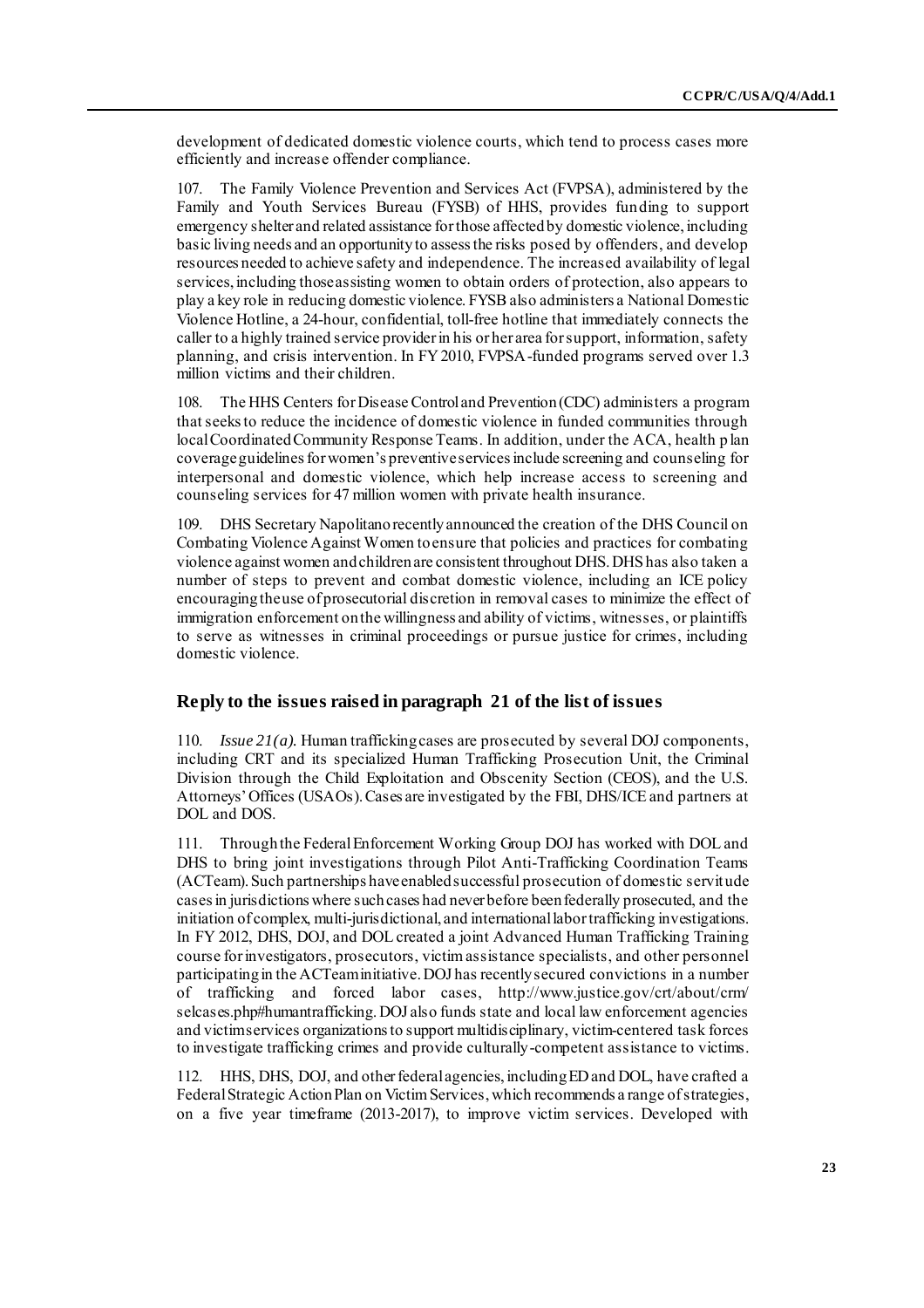leadership and guidance from the White House, this plan will better coordinate efforts across the U.S. Government to identify, rescue, and support victims. The Plan is currently in a 45-day comment period; once public comments have been addressed, it will go into effect across the government.

113. Other departments and agencies also actively work to eliminate trafficking and provide victimservices. Protecting vulnerable workers from disparate pay, harassment, and other discriminatory policies is priority for the EEOC. ED has raised awareness and done outreach to state and local education agencies, schools, students, and parents, including helping schools and others understand how trafficking relates to teaching and learning and why it is important for schools to address the problem, and providing schools and colleges with information and resources. DHS leads the Blue Campaign, a robust, multi-sector effort aimed at educating law enforcement, government agencies, the private sector, and other communities across the nation and around the world on the crime of human trafficking, its indicators, and how they can help. DHS/ICE Homeland Security Investigations (HSI) conducts federal human trafficking investigations; in FY 2012, it initiated 894 cases and secured 381 convictions. DHS also provides both short- and long-term immigration relief for noncitizen victims through U and T visas. DOS publishes an annual report that includes an extensive narrative of the activities of the U.S. government to combat human trafficking.<sup>5</sup>

114. *Issue 21(b).* DOJ's Child Exploitation and Obscenity Section (CEOS), leads the Criminal Division's campaign against the sexual exploitation of children, using its experience in investigating and prosecuting the most challenging child sexual exploitation cases to shape domestic and international policy, launch nationwide investigations against the worst offenders, and provide guidance and training to other prosecutors and agents, both within and outside the federal government. Detailed information on U.S. efforts to combat the prostitution of children can be found in the DOS Trafficking in Persons report and various other official government reports.<sup>6</sup> DHS/ICE HSI also investigates cases of child pornography and child sex tourism.

# **Reply to the issues raised in paragraph 22 of the list of issues**

115. With regard to judicial oversight of NSA, as noted in ¶ 332 of the 2011 Report, the President acknowledged in 2005 that the U.S. National Security Agency (NSA) had been intercepting, without a court order, certain international communications where the government had a reasonable basis to conclude that one party was a member of or affiliated with al-Qaida or a member of an organization affiliated with al-Qaida and where one party was outside the United States. This activity thereafter was brought under the supervision of

<sup>5</sup> See the Trafficking In Persons Report 2013, <http://www.state.gov/documents/organization/210742.pdf> pp. 381-387 (United States narrative is included as part of a report on what countries around t he world have done to prosecute traffickers, protect trafficking victims and prevent trafficking in persons).

<sup>6</sup> See the Attorney General's 2011 Annual Report to Congress on U.S. Government Activities to Combat Trafficking in Persons,

<http://www.justice.gov/ag/annualreports/agreporthumantrafficking2011.pdf>, pp. 33-39, 45-49, 64-66, 72-101; the National Strategy for Child Exploitation Prevention and Interdiction,

<http://www.justice.gov/psc/docs/natstrategyreport.pdf>, pp. 31-35; and the United States 2010 Report on the Implementation of the Optional Protocol to the Convention on the Rights of the Child on the sale of children, child prostitution and child pornography

<http://www.state.gov/documents/organization/136023.pdf> ¶¶ 14-21, 58-62, 75-87, 121-123, 126-155, 206-211, 215-237, 322-343, 350-384, 392-406.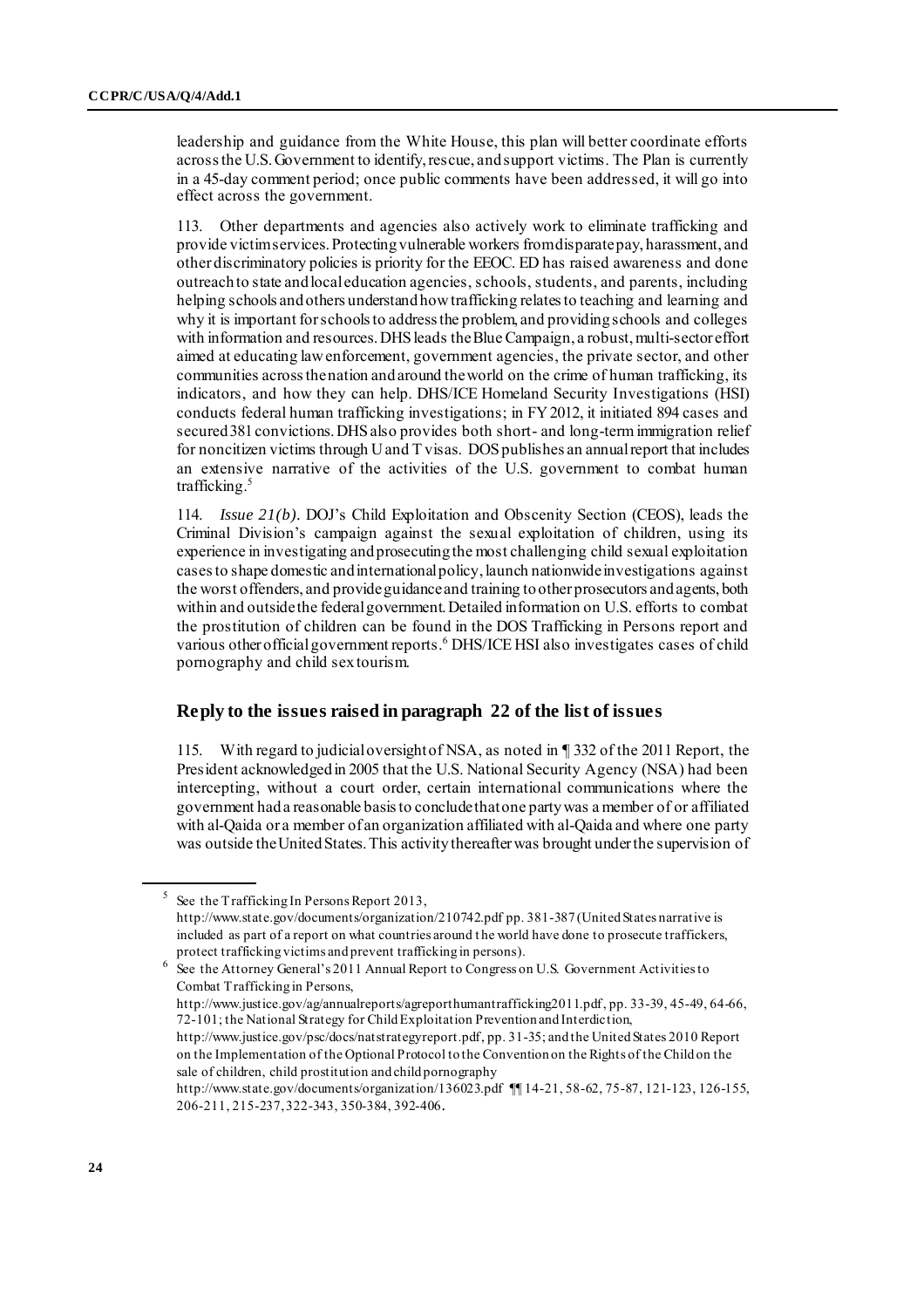the Foreign Intelligence Surveillance Court (FISC) and, in 2008, Congress amended the Foreign Intelligence Surveillance Act (FISA) to modernize collection authorities and solidify FISC's role. Please see 2011 Report at  $\P$  585-586. These modifications enhance judicial and Congressional oversight and protect individuals' privacy and civil liberties.

The FISC plays an important role in overseeing certain NSA collection activities conducted pursuant to FISA. It not only authorizes these activities, but it also plays a continuing and active role in ensuring that they are carried out appropriately. Moreover, if at any time the government discovers that an authority or approval granted by the FISC has been implemented in a manner that did not comply with the Court's authorization or approval, or with applicable law, the government must immediately notify the FISC and corrective measures must be taken.

117. With regard to roving surveillance, as noted in ¶ 586 of the 2011 Report, section 206 of the USA PATRIOT Act, which permits "roving" wiretaps in certain circumstances, was recently reauthorized through June 1, 2015. The FISA's "roving" electronic surveillance provision allows the government to continue surveillance where the target of the surveillance switches from a facility (e.g., a telephone) associated with one service provider (e.g., a telephone company) to a different facility associated with a different provider. This provision was enacted to correspond to roving authority that has applied to lawenforcement surveillance since 1986, and which has repeatedly been upheld in the U.S. courts.

118. In an ordinary FISA surveillance case, the government must demonstrate to the FISC probable cause that the target of the surveillance is a foreign power or an agent of a foreign power, and that the target is using, or about to use, a facility, such as a telephone. If the target switches to a new provider the government must submit a new application and obtain a new set of FISA orders, because the new provider will – rightly – refuse to honor an order directed at another company. However, where the government can demonstrate in advance to the FISC that the target's actions may have the effect of thwarting surveillance, such as by changing providers, FISA's roving surveillance provision allows the FISC to issue an order that the government can serve on the new provider to commence surveillance without first going back to court. The government's probable cause showing that the target is an agent of a foreign power remains the same, and the government must also demonstrate to the FISC, normally within 10 days of initiating surveillance of the new facility, probable cause that that specific agent is using, or is about to use, that new facility.

119. The intelligence community is conducting court-authorized intelligence activities pursuant to a public statute with the knowledge and oversight of Congress. As described above, there is also extensive oversight by the executive branch, including DOJ and the Office of the Director of National Intelligence and relevant agency counsels and inspectors general. For example, activities authorized under Section 702 of FISA are subject to strict controls and procedures under oversight of the DOJ, the Office of the Director of National Intelligence, and the FISC, to ensure that they comply with the Constitution and the laws of the United States and appropriately protect privacy and civil liberties. See [http://www.dni.gov/files/documents/Facts%20on%20the%20Collection%20of%20Intellige](http://www.dni.gov/files/documents/Facts%20on%20the%20Collection%20of%20Intelligence%20Pursuant%20to%20Section%20702.pdf) [nce%20Pursuant%20to%20Section%20702.pdf](http://www.dni.gov/files/documents/Facts%20on%20the%20Collection%20of%20Intelligence%20Pursuant%20to%20Section%20702.pdf) and [http://www.whitehouse.gov/the-press](http://www.whitehouse.gov/the-press-office/2013/06/06/press-gaggle-deputy-principal-press-secretary-josh-earnest-and-secretary)[office/2013/06/06/press-gaggle-deputy-principal-press-secretary-josh-earnest-and](http://www.whitehouse.gov/the-press-office/2013/06/06/press-gaggle-deputy-principal-press-secretary-josh-earnest-and-secretary)[secretary](http://www.whitehouse.gov/the-press-office/2013/06/06/press-gaggle-deputy-principal-press-secretary-josh-earnest-and-secretary).

120. The United States welcomes a discussion of the balance between security and civil liberties.As President Obama has recently stated on this issue, "…in the years to come, we will have to keep working hard to strike the appropriate balance between our need for security and preserving those freedoms that make us who we are," [http://www.whitehouse.gov/the-press-office/2013/05/23/remarks-president-national](http://www.whitehouse.gov/the-press-office/2013/05/23/remarks-president-national-defense-university)[defense-university](http://www.whitehouse.gov/the-press-office/2013/05/23/remarks-president-national-defense-university).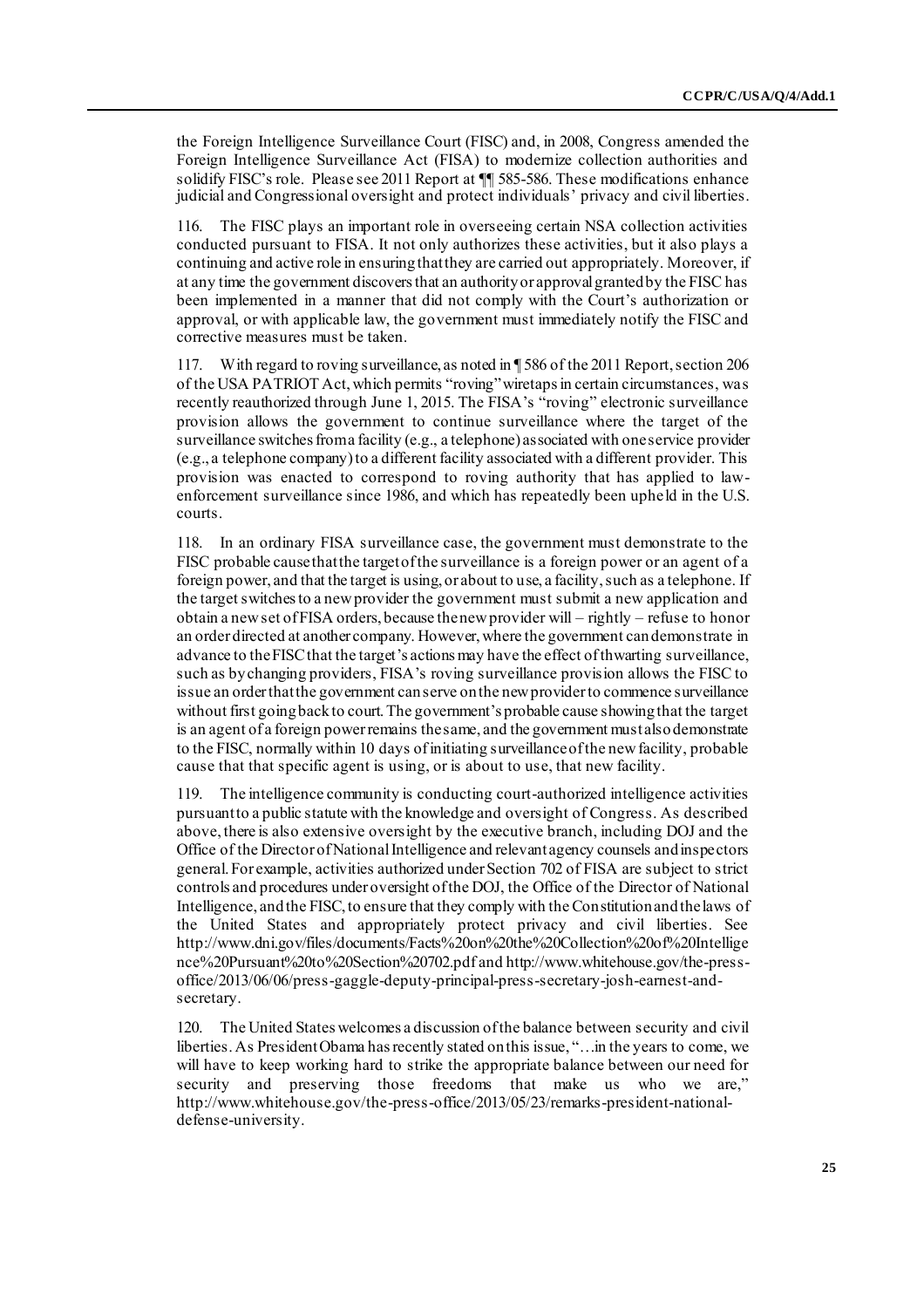# **Reply to the issues raised in paragraph 23 of the list of issues**

121. U.S. law and practice impose no restrictions on the right of individuals to form and join trade unions, including immigrant and undocumented workers, individuals employed as agricultural workers, domestic workers, and federal, state, and local government workers. Freedom of association is principally protected by the First Amendment of the U.S. Constitution, which has been interpreted by the Supreme Court to include an employee's right to form and join a union without interference from state actors. See *Thomas* v. *Collins*, 323 U.S. 516 (1945).

122. The 1935 National Labor Relations Act (NLRA) protects the rights of certain employees, acting concertedly, to self-organize; form, join, or assist labor organizations; bargain collectively through representatives of their own choosing; and engage in other concerted activities for the purpose of collective bargaining or other mutual aid or protection. It does not in any way restrict the rights of workers not covered. The Act covers only certain employees because the power of Congress to regulate labor-management relations is limited by the commerce clause of the U. S. Constitution to activities that affect interstate commerce. Agricultural laborers were excluded from the NLRA by Congress because in 1935 many agricultural enterprises were family farms that employed only one or two people. Congress expressed concern that employment of so few persons was not "of a certain magnitude" to affect interstate commerce. Similarly, Congress exempted employment of one or a few domestic servants because this did not rise to the level of commerce necessary to invoke federal jurisdiction. Congress was further concerned that NLRA jurisdiction would inappropriately intrude into personal and individual relationships between small family businesses and their employees.

123. Jurisdictional exceptions for agricultural laborers and domestic workers, however, are not absolute. The NLRA extends coverage to some individuals in the agricultural chain, such as store clerks and slaughterhouse workers. Similarly, individuals engaged in domestic service are covered by the NLRA when employed by an enterprise in the business of providing personal care and housekeeping services, such as hotels, hospitals, or condominiums. Further, approximately eight U.S. states, including California and Arizona, have enacted agricultural labor relations laws or include agricultural laborers within their general labor provisions.

124. With regard to employment contractors, the nature of an employer's relationship with an independent contractor has been found not to fall within NLRA protection over collective bargaining regarding an employee's terms and conditions of employment. An employer generally regulates only the result to be accomplished by an independent contractor, rather than the method and manner of services, which an employer controls for its employees. See, *Steinberg & Co.*, 78 NLRB 211, 220-21 (1948).

# **Reply to the issues raised in paragraph 24 of the list of issues**

125. Following the Supreme Court decisions in *Graham* v. *Florida* and *Miller* v. *Alabama*, DOJ conducted a review to determine whether any federal prisoner might be impacted by either of the Court's decisions and thus might have a claim for relief from the original sentence imposed, and notified the Federal Public Defender of those prisoners who were identified by the review. In addition, the United States is developing legislation to ensure that federal law complies with the requirements of both Court decisions. A court may, within its discretion, sentence a defendant to life without parole for a homicide committed as a juvenile; neither *Graham* nor *Miller* barred this sentencing option.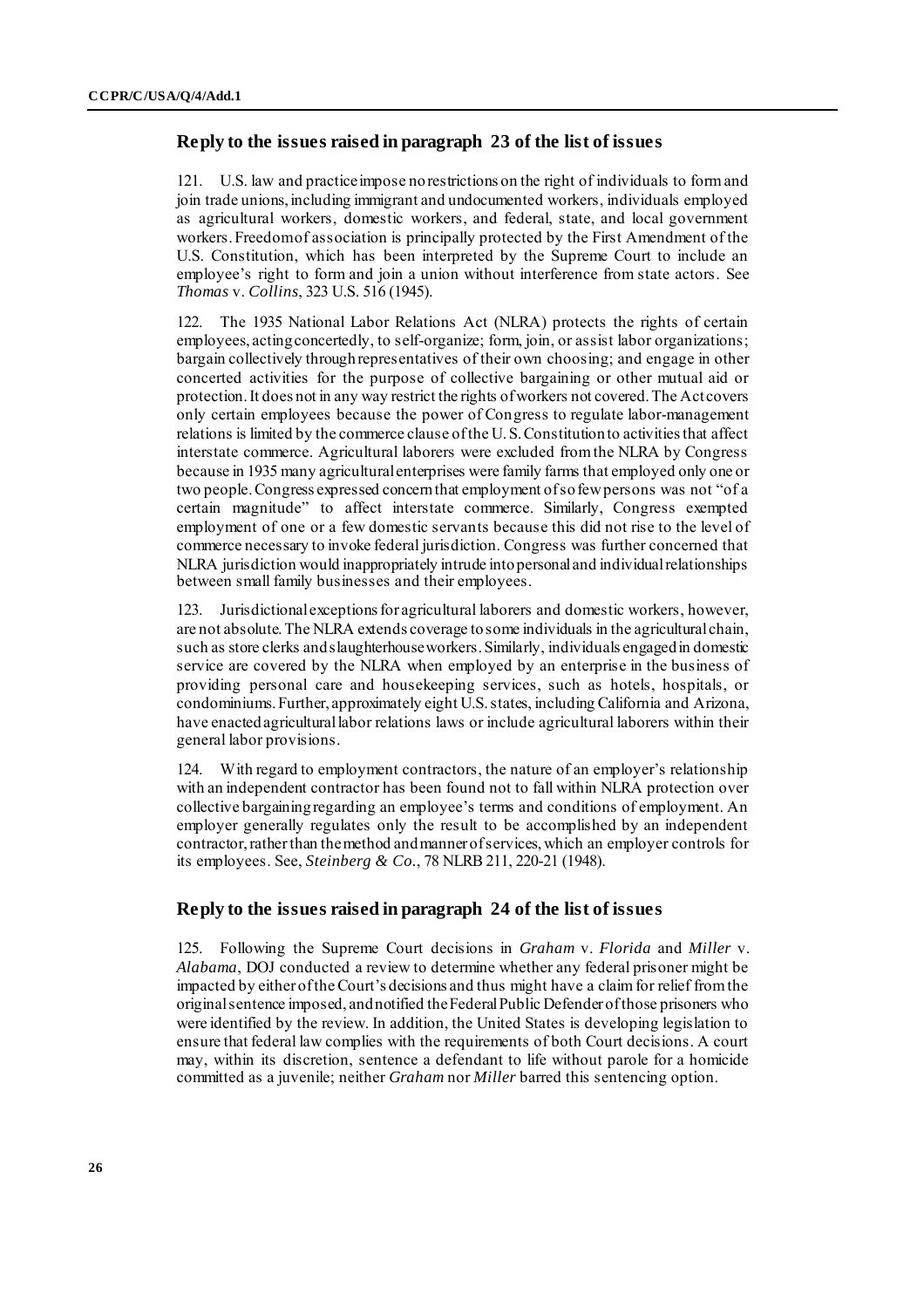# **Reply to the issues raised in paragraph 25 of the list of issues**

126. The United States has held approximately 2,500 individuals under the age of 18 at the time of their capture in detention in Iraq, Afghanistan, and at Guantanamo Bay. In a conflict where our enemies use children as belligerents, deliberately sending some to their death, the detention of juveniles becomes an unavoidable necessity. Indeed the principal rationale for detaining belligerents under the law of armed conflict is to save lives by preventing them from returning to the fight. The U.S. government recognizes the special needs of young detainees, and every effort is made to provide them a secure environment, to separate them from the adult detainee population, and to attend to the special physical and psychological care they may need. Please see the U.S. responses to Recommendations 30a - 30h of the Committee on the Rights of the Child, contained in the second periodic report of the United States on the Optional Protocol to the Convention on the Rights of the Child on the involvement of children in armed conflict (CRC/C/OPAC/USA/2), January 22, 2010, ¶¶ 209-223, for further discussion of the steps taken to reduce the number of juveniles held in detention facilities, address the special needs of juvenile detainees and prepare them for reintegration, work with the International Committee of the Red Cross, and allow and encourage family contact and communication with detainees, wherever possible.The ICRC serves as an independent mechanism through which detainees held by the United States can raise complaints. In addition, the detainees can and do raise complaints directly with the U.S. military, which maintains robust internal review procedures. Additionally, the ICRC delivers mail to detainees in U.S. custody, and it has partnered with the United States to facilitate telephone and video calls between family members and detainees when practicable, consistent with operational security interests.

127. As has historically been the case in armed conflict, the overwhelming majority of individuals detained by the United States in its ongoing armed conflict, including juveniles, will not face criminal charges by the United States. Therefore, a detainee would generally not be provided legal assistance while in DoD custody, as would be done if the detainee were charged with a crime. Now that we have transferred to the Government of Afghanistan all the Afghan detainees formerly held by DoD at the DFIP, the United States will work with our Afghan partners to ensure that all detainees subject to criminal prosecution, including juveniles, have appropriate legal representation.

# **Reply to the issues raised in paragraph 26 of the list of issues**

128. *Issue 26(a).* The U.S. Constitution generally provides that governments of the individual states, not the U.S. Congress, determine who is eligible to vote in their state. Congress has the power to regulate elections for federal offices and has constitutional authority to eradicate discrimination in voting through the Fourteenth and Fifteenth Amendments. According to the Brennan Center of NYU Law School, 48 states restrict voting by persons convicted of felony offenses in some manner, although the majority of these states provide for restoration of voting rights to felons who have been released from prison and/or are no longer on parole or probation. A few states prohibit felons from voting for life. Legal challenges alleging that state felon disenfranchisement laws violate either the U.S. Constitution's non-discrimination principle or other federal voting rights statutes have generally not succeeded absent proof of racially discriminatory purpose. For further discussion of this issue, please see ¶¶ 35 and 36 of the CCD.

129. *Issue 26(b).*With regard to state restrictions on voter registration, DOJ/CRT has in the past relied on its authority under Section 5 of the Voting Rights Act to review a number of state laws relating to voter identification requirements, voter registration requirements, and changes to early voting procedures. (As noted below, however, on June 25, 2013, the